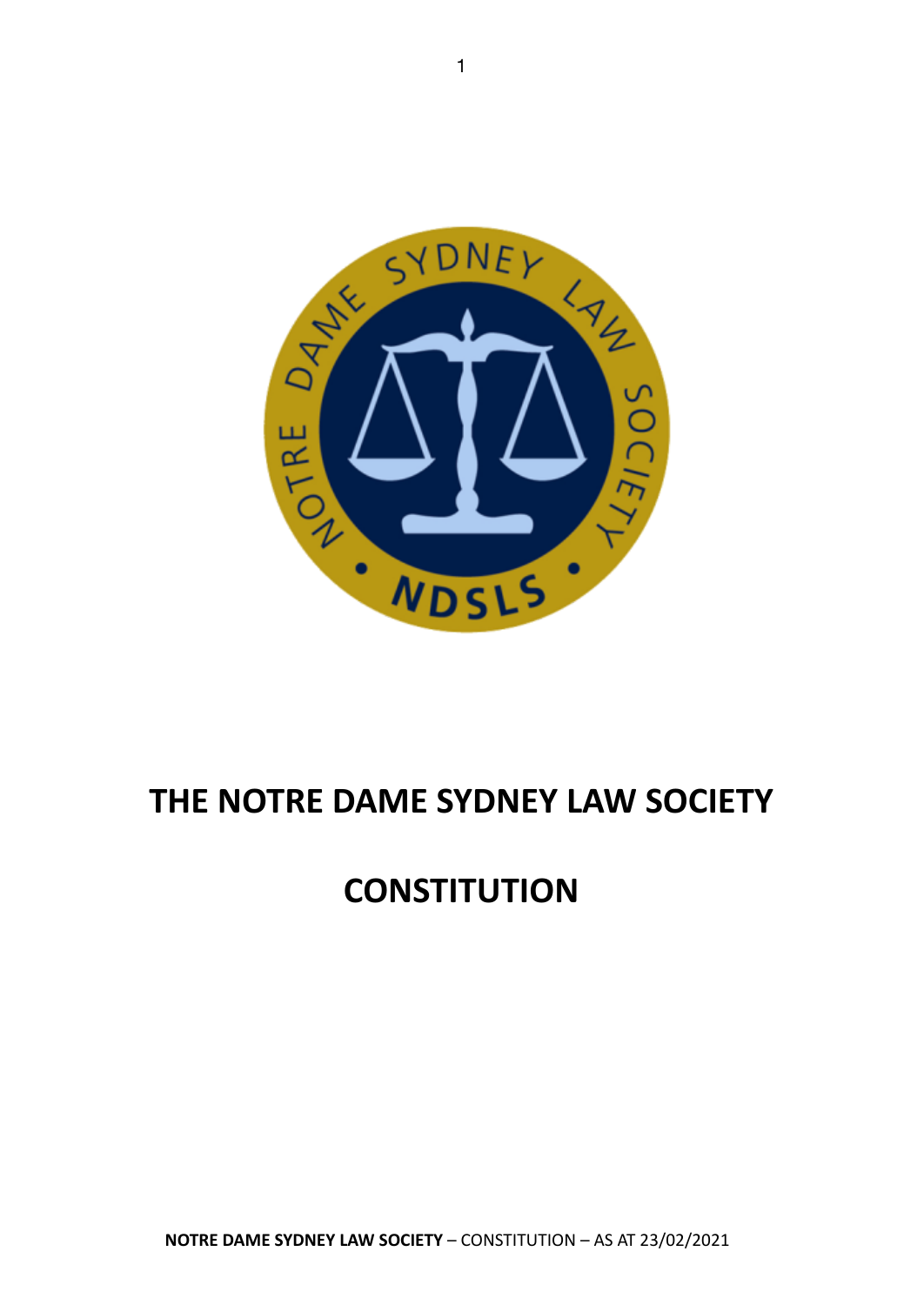### **Index**

|                                   | Page |
|-----------------------------------|------|
| Preliminary                       | 3    |
| <b>Membership</b>                 | 6    |
| <b>Governance and the Society</b> | 8    |
| <b>Meetings</b>                   | 15   |
| <b>Finance</b>                    | 19   |
| <b>Miscellaneous</b>              | 21   |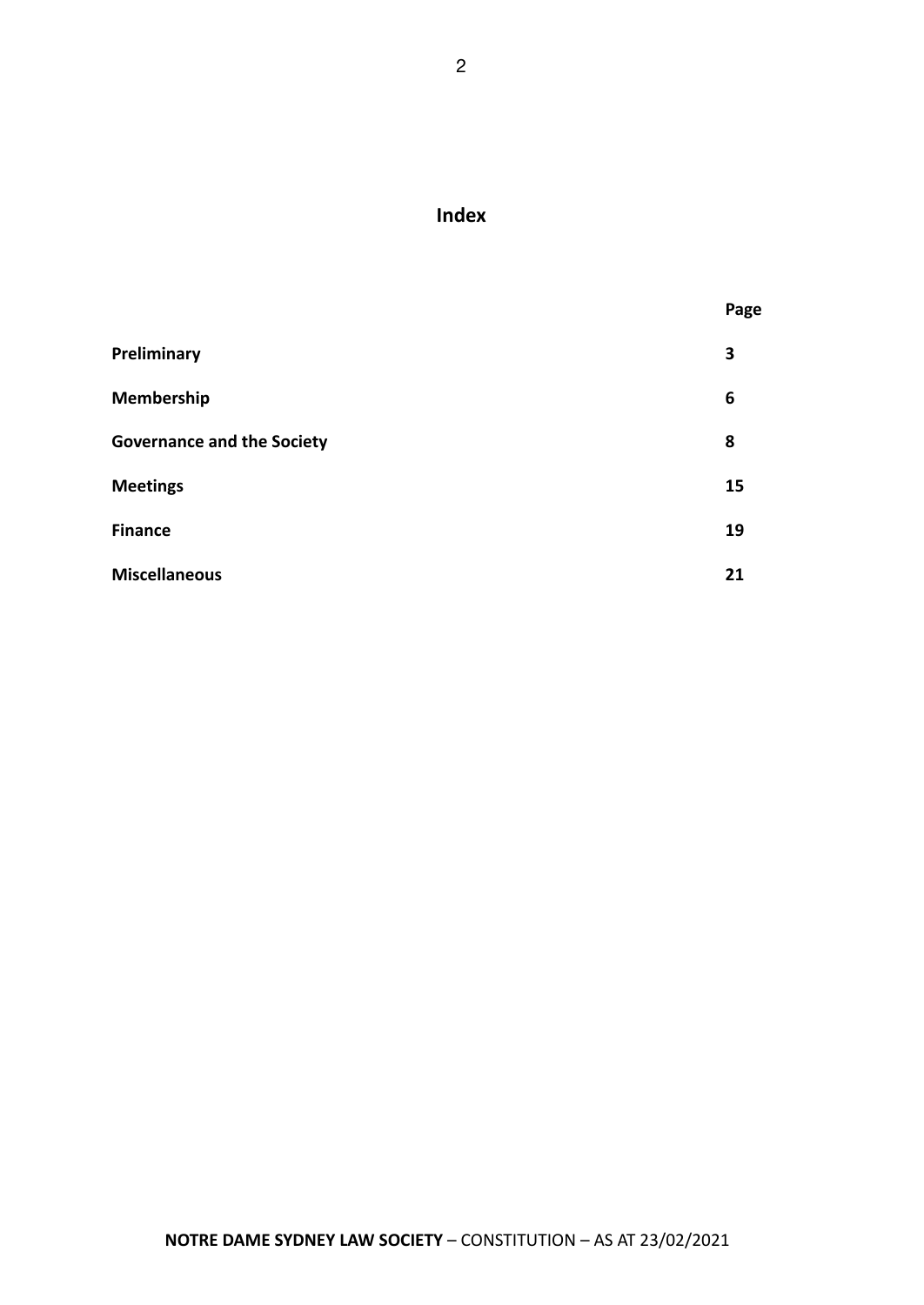#### **Part 1 – Preliminary**

#### **1. Name of the Society**

This Constitution formally establishes a society of law students at the University of Notre Dame Australia, Sydney. The name of this society shall be the "Notre Dame Sydney Law Society".

#### **2. Definitions**

2.11. In this Constitution, unless the context requires otherwise:

**"ALSA"** means the Australian Law Students' Association.

**"Bylaws"** means the Notre Dame Sydney Law Society Bylaws.

**"Casual Vacancy"** is defined by Section 15.

**"Chair"** means the person appointed as chair for a meeting pursuant to this Constitution.

**"Committee"** means the Executive and Ordinary Committee Members of the Society.

**"Dean"** means the Dean of the School of Law of the University of Notre Dame Australia,

Sydney or their delegate.

**"Executive"** is defined by Section 11.

**"General Fund"** is defined by Section 24.

**"Mature Age Student"** means a person currently enrolled at the University of Notre Dame Australia who is aged over twenty (20) years as at 1 March in their year of admission or someone who, regardless of age, has completed some post-secondary study prior to enrolment at the University of Notre Dame Australia, Sydney.

**"Member"** is defined by Section 8.

3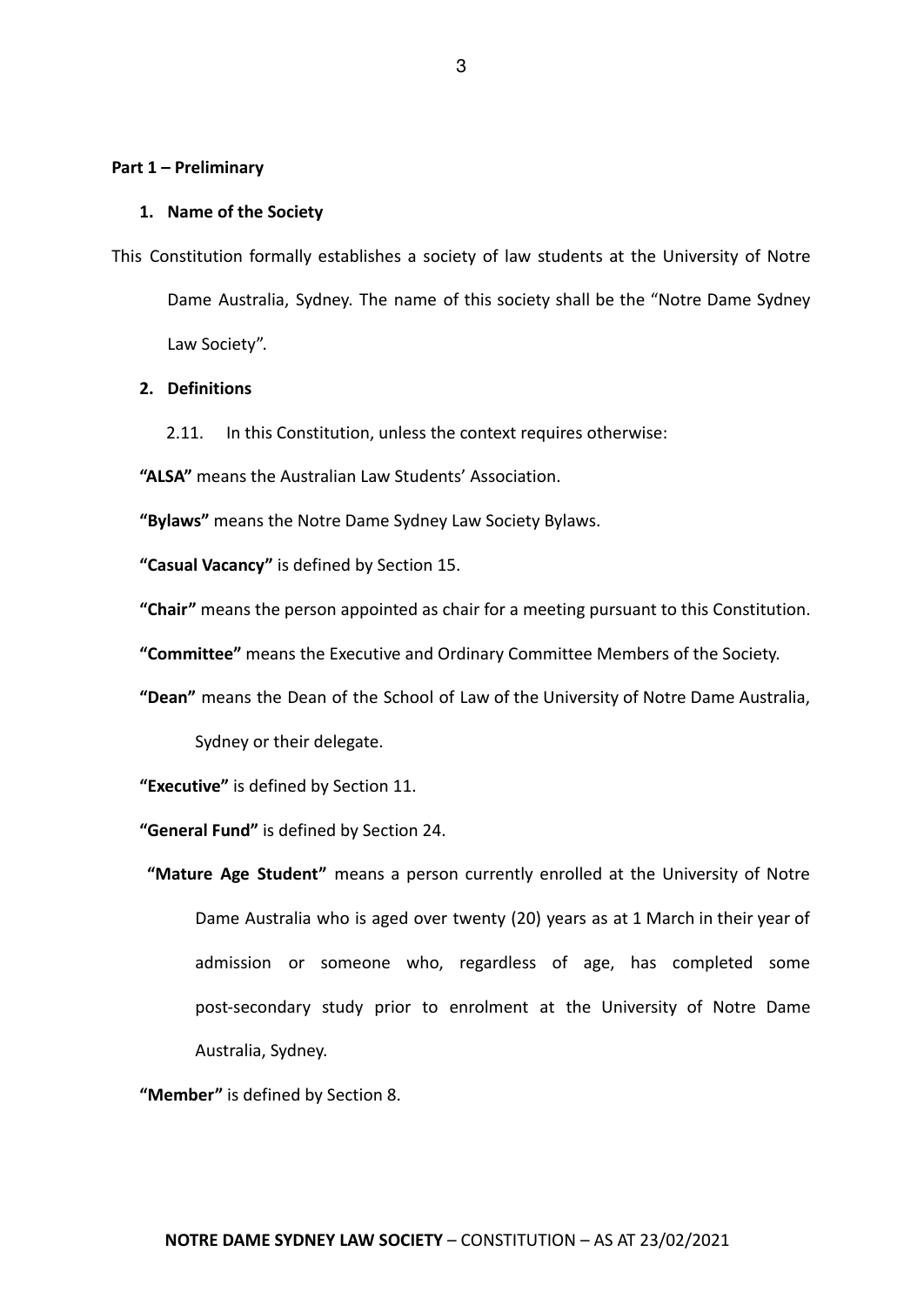- **"Ordinary Committee Member"** means a member of the committee who is not an office-bearer of the Notre Dame Sydney Law Society.
- **"Portfolio"** means the responsibilities set out in the By-Laws and all matters reasonably incidental thereto.
- **"SAUNDA"** means the Student Association of the University of Notre Dame Australia.

**"Secretary"** means the person holding office under this Constitution as secretary.

**"School of Law"** means the School of Law of the University of Notre Dame Australia, Sydney.

**"Society"** means the Notre Dame Sydney Law Society.

**"Special Majority"** means two thirds of the present and voting Members (with voting rights) at any duly convened meeting (including, without limitation, a General Meeting) where an abstention is not counted as a vote.

**"University"** means the University of Notre Dame Australia, Sydney.

#### **3. Relationship to Bylaws**

- 3.1. In the event of an inconsistency between this Constitution and the Bylaws, this Constitution prevails to the extent of the inconsistency.
- 3.2. The Bylaws shall be binding on the Committee, unless excluded by clause 3.1.

#### **4. Legal Structure of the Society**

The Society shall be an unincorporated association and therefore will not operate as a separate legal entity to the Members associated with it.

#### **5. Non-profit Clause**

The assets and income of the Society shall be applied solely in furtherance of its Purpose and Objects and no portion shall be distributed directly or indirectly to the Members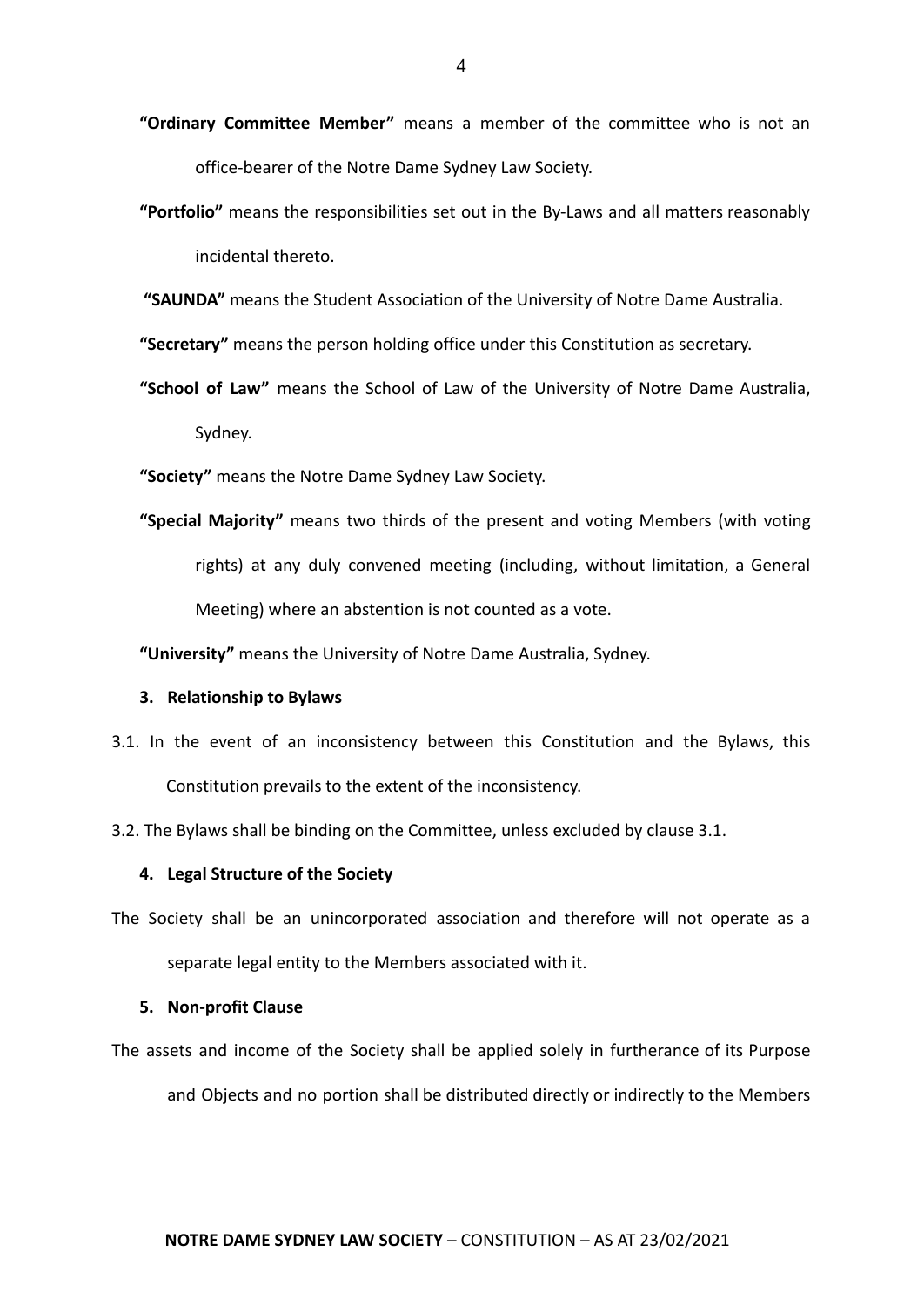of the Society except as bona fide compensation for services rendered or expenses incurred on behalf of the organisation.

#### **6. Purpose of the Society**

The purpose of this Society is to enrich the student experience through educational, vocational and social initiatives on a not-for-profit basis.

#### **7. Objects of the Society**

These objects of the Society are:

- (a) to foster, promote and enhance the general wellbeing of Members at the University, particularly the environment in which law is studied at the University.
- (b) to respect, promote and uphold the values and ethos of the School of Law and the University.
- (c) to act as the officially recognised body for the accreditation of teams wishing to represent the University in intervarsity law competitions.
- (d) to regularly convene academic legal competitions, such as, but not limited to, client interviewing and mooting.
- (e) to annually produce careers information.
- (f) to maintain strong ties with ALSA and SAUNDA.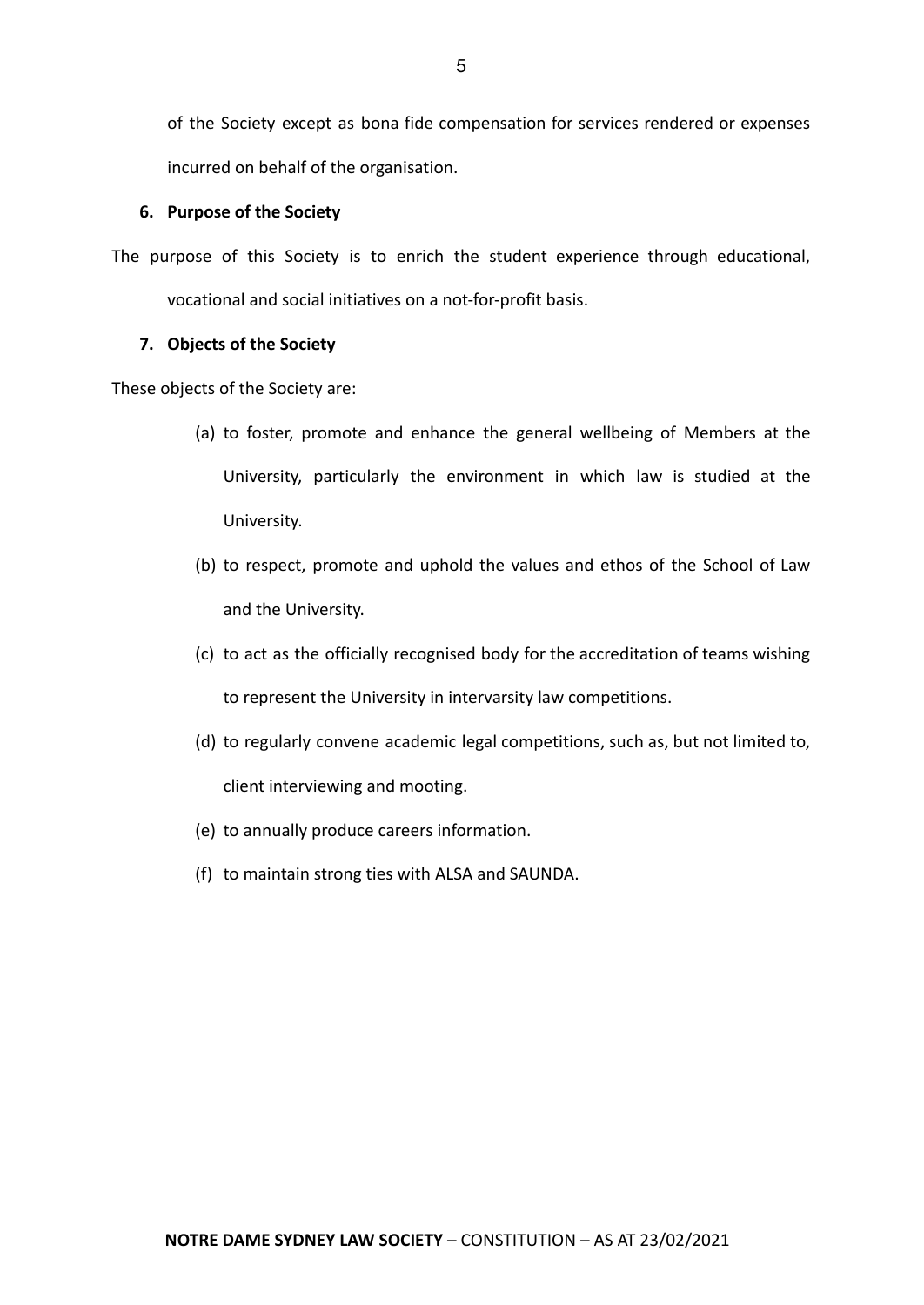#### **Part 2 - Membership**

#### **8. General Membership**

A person is taken to be an ordinary Member of the Society if:

- (a) the person is a natural person; and
- (b) the person is currently enrolled in a law degree at the University of Notre Dame Australia, Sydney and is studying at least one law unit; and
- (c) the person has not ceased membership following the operation of S ection

10.

#### **9. Rights and Duties of Members**

- 9.1. Members of the Society is personal and is not transferable.
- 9.2. An ordinary member may:
	- (a) vote at the election of the Committee in accordance with this Constitution; and
	- (b) be given notice, of, attend, speak, propose and vote on resolutions at any General Meeting of the Society; and
	- (c) receive all services and regular publications of the Society on the terms determined by the Committee.
- 9.3. If a Member or person introduced by a Member damages or loses any property of the Society, the Member shall make good the damage or loss to the extent of the damage or loss suffered.

#### **10. Cessation of Membership**

- 10.1. A Person automatically ceases to be a Member of the Society if the person:
	- (a) dies; or
	- (b) graduates from the School of Law; or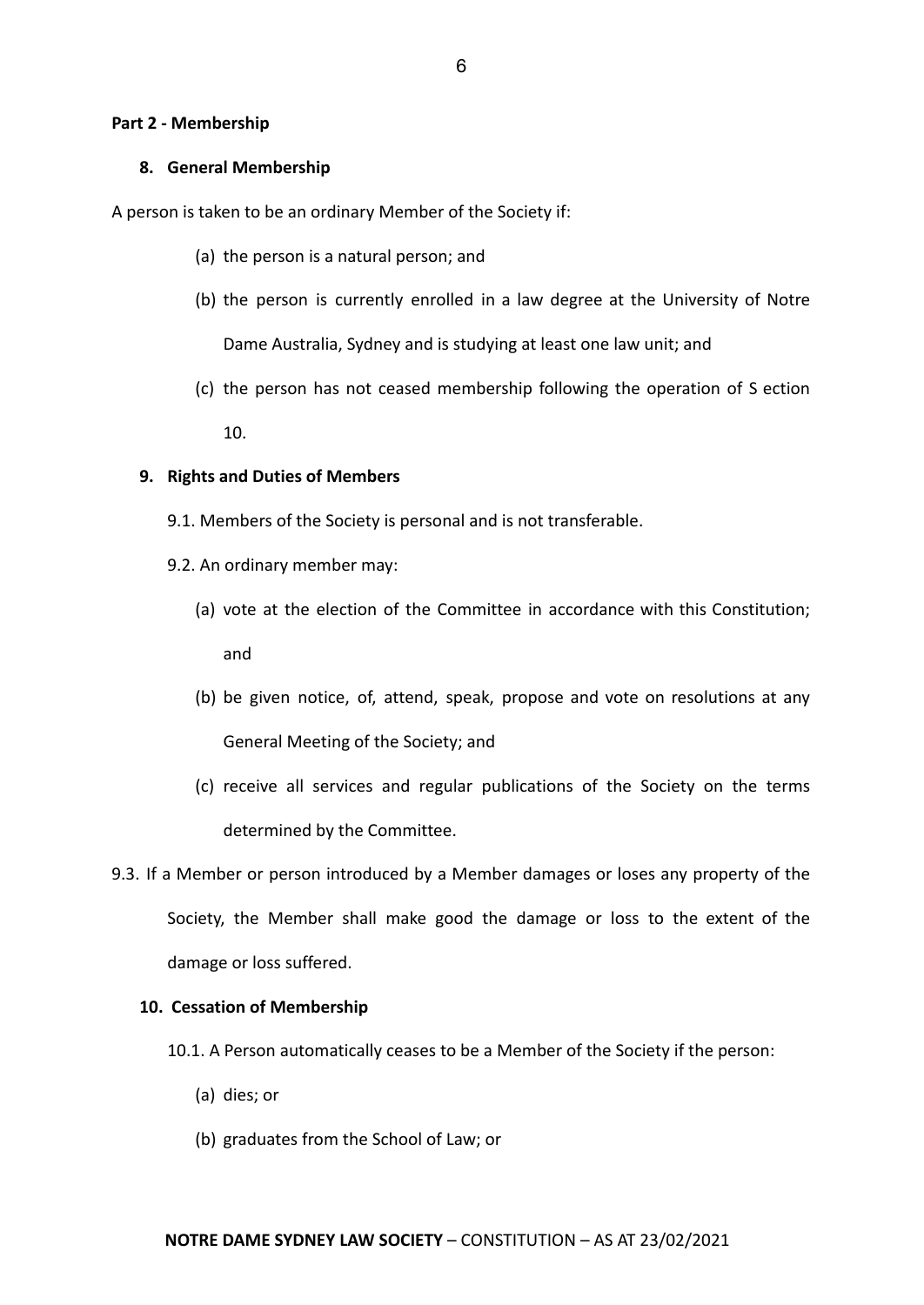- (c) withdraws enrolment in the School of Law; or
- (d) the Member delivers to the Secretary a written notice of resignation of membership.
- 10.2. Subject to this Constitution, the membership of a Member may at any time be terminated by resolution in a General Meeting if the Member:
	- (a) refuses or neglects to comply with the provisions of this Constitution or any Bylaw of the Society; or
	- (b) engages in conduct which is, in the opinion of the Committee, prejudicial to the interests of the Society; or
	- (c) fails to pay any debt due to the Society for a period deemed unreasonable by the Committee.
	- 10.3. The operation of clause 10.2. requires the Member in question:
		- (a) be provided, by the Secretary, written notice of the resolution to be considered no less than seven (7) days prior to the meeting;
		- (b) be provided an opportunity to respond to the matter at the meeting; and
		- (c) be given prompt notice of the decision reached.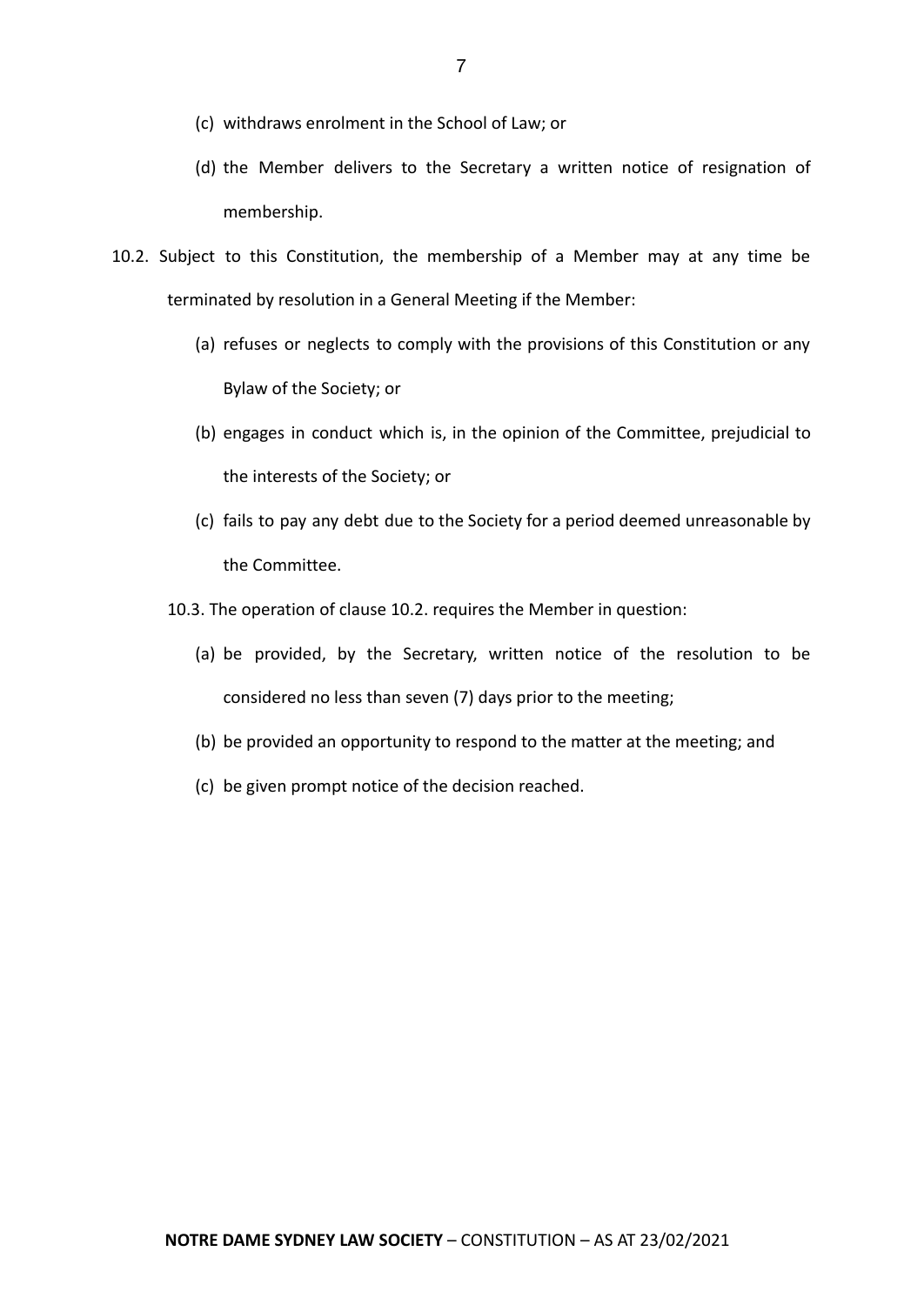#### **Part 3 – Governance of the Society**

#### **11. The Executive**

- 11.1. The Society shall be governed by the Executive. The Executive shall be composed of the following persons:
	- (a) President;
	- (b) Vice President;
	- (c) Treasurer; and
	- (d) Secretary.

#### 11.2. Powers and duties of the Executive

- (a) The Executive shall be responsible for the efficient operation of the Committee in the furtherance of the Purpose and Objects of the Society.
- (b) Subject to this Constitution and resolution at a General Meeting, the Executive may do all things necessary or convenient for carrying out the Purpose and Objects of the Society. This includes, but is not limited to, the opening and managing of bank accounts and the investment of the Society's funds. Such actions are to be undertaken with notice provided to all executive members as soon as practical and prior to their enactment. Disagreements should be addressed in Committee meetings and the views of individual committee members must be considered. The Executive Committee will open and begin managing the funds by the 31st of January of the year of inauguration.
- (c) Subject to this Constitution, the Executive may act independently of the Committee where it is appropriate in all the circumstances. Any such act must be brought to the Committee's attention as soon as is practicable.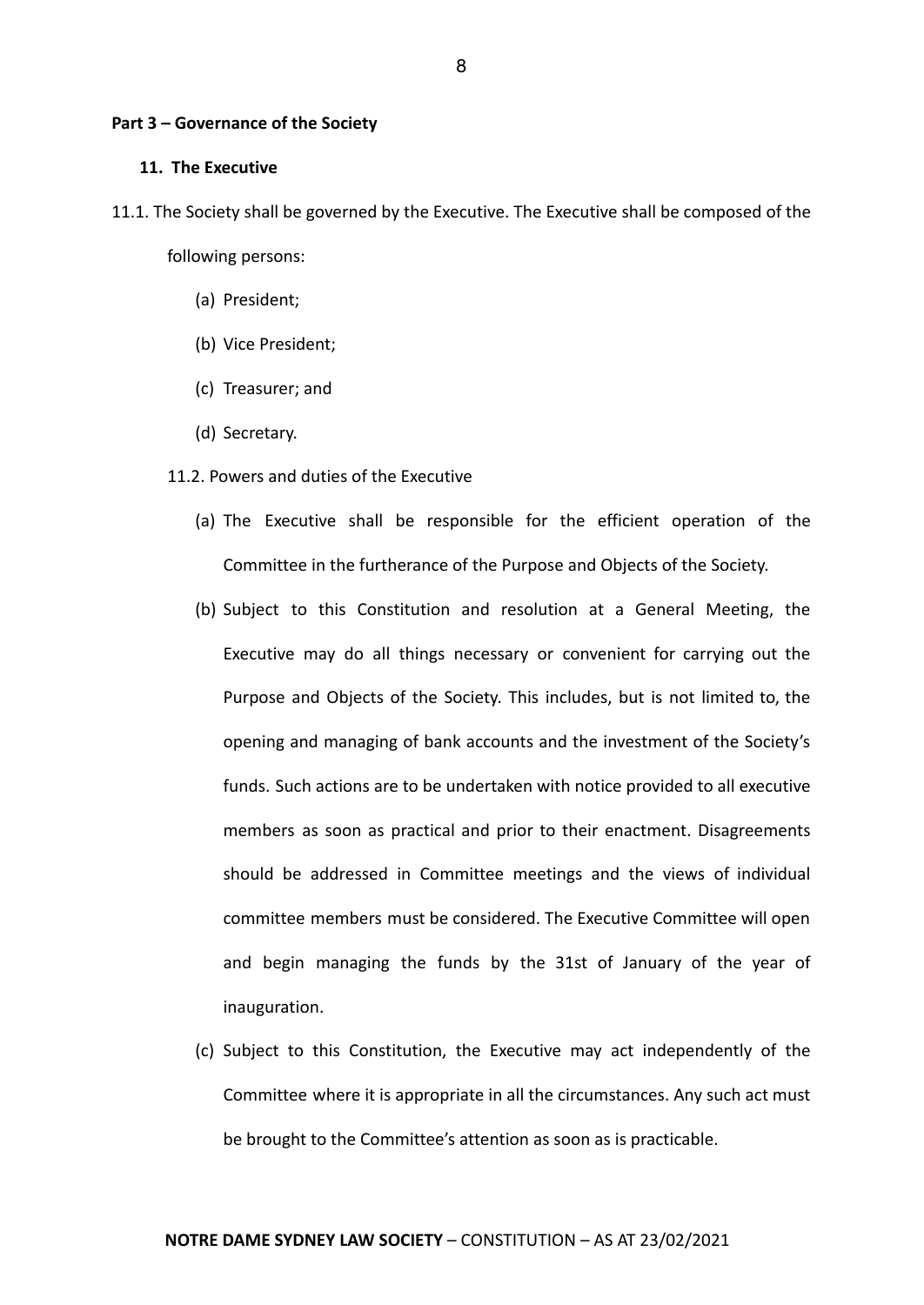(d) The Executive may act independently of the Committee with the written approval of three (3) Executive members.

#### **12. The Committee**

- 12.1. The Committee shall consist of the Executive and Ordinary Committee Members.
	- 12.2. The Ordinary Committee Members of the Society shall consist of the following:
		- (a) Careers Director
		- (b) Competitions Director
		- (c) Communications Director
		- (d) Education Director
		- (e) Information Technology Director
		- (f) Social Events Director
		- (g) Social Justice Director
		- (h) Sponsorship Director
		- (i) Sports Director
		- (j) Mature Age Representative
		- (k) Final Year Representative
		- (l) Fourth Year Representative
		- (m)Third Year Representative
		- (n) Second Year Representative
		- (o) First Year Representative
		- (p) Immediate Past President
	- 12.3. Powers and duties of the Committee
		- (a) Subject to this Constitution and any resolution passed by the Committee, the

Committee is to control and manage the affairs of the Society.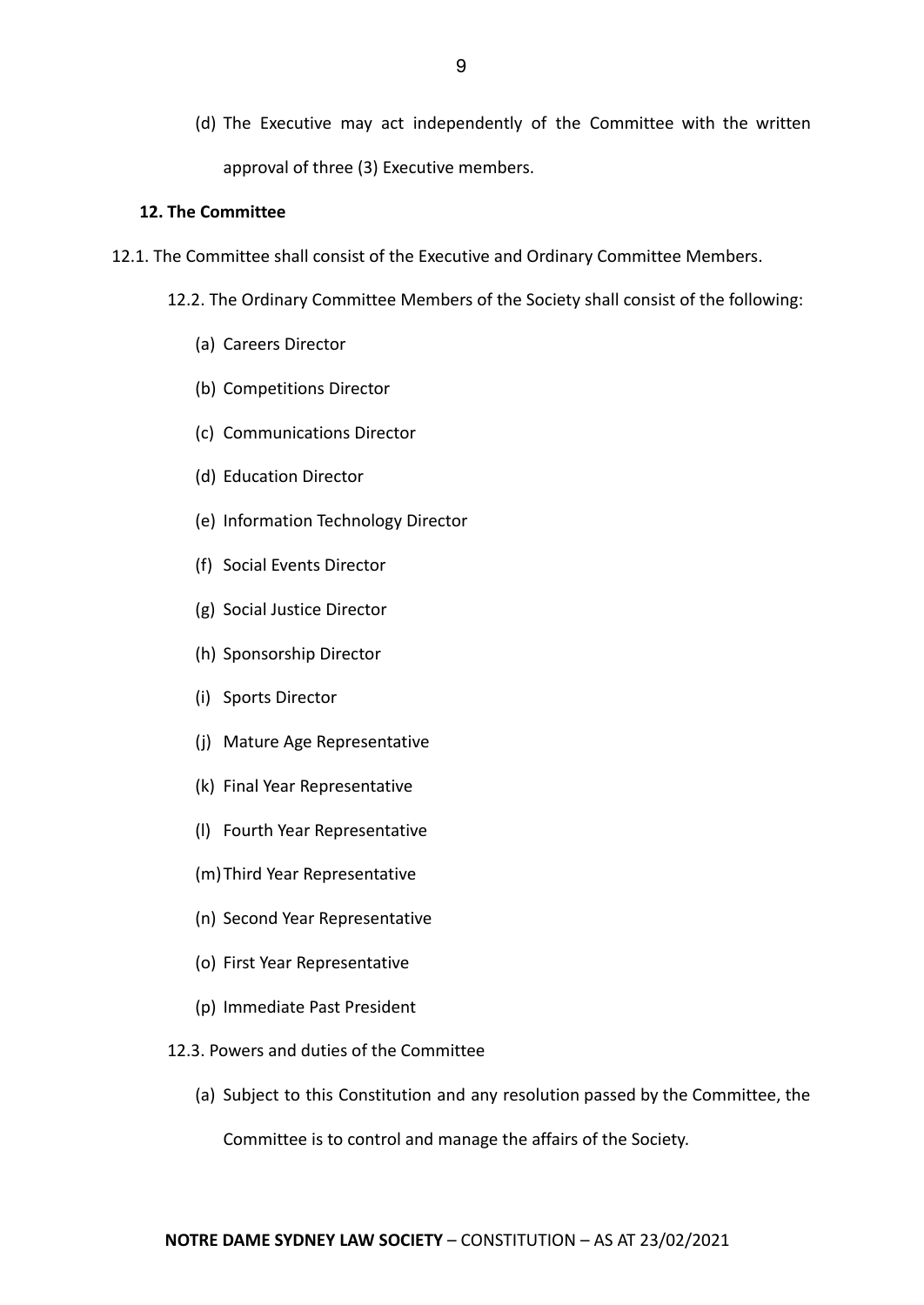- (b) The Committee may exercise all functions that may be exercised by the Society other than those required to be exercised by resolution at a General Meeting.
- (c) The general business of the Society shall be managed by the Committee at the direction of the Executive.
- (d) The Committee is required to take action for the furtherance of the Purpose and Objects of the Society in accordance with this Constitution and the Bylaws.
- (e) No one Member is permitted to concurrently hold more than one Committee position, unless a casual vacancy is unable to be filled.
- 12.4. Ex-Officio Position
	- (a) The Immediate Past President shall be required to hold an ex-officio position on a newly elected committee.
	- (b) The Immediate Past President has no voting rights during Committee Meetings.
- 12.5. Terms of office
	- (a) All members of the Committee shall be in office from the conclusion of the Annual General Meeting following their election and end at the conclusion of the subsequent Annual General Meeting.
	- (b) Where a Committee member is appointed, their term of office shall end at the conclusion of the next Annual General Meeting.
- 12.6. The Committee shall be governed by the Constitution and Bylaws of the Society.

#### **13. Removal of Committee Members**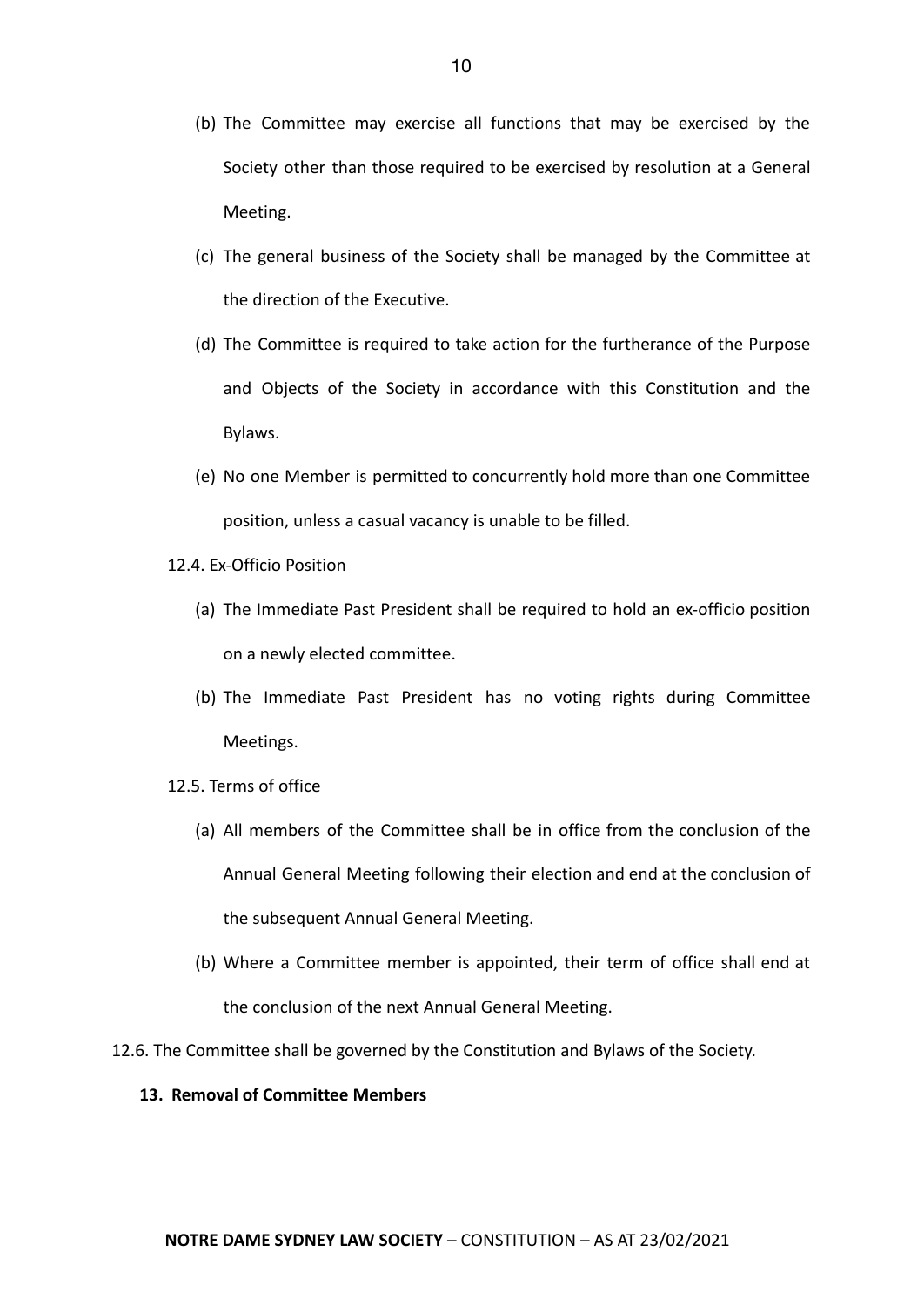- 13.1. A Committee Member may be removed, before the end of their term of office, by resolution at any meeting of the Committee if that member:
	- (a) has failed to adequately fulfil the requirements of their position as defined by this Constitution and the Bylaws; or
	- (b) has failed to attend two consecutive meetings or society events without reasonably acceptable apologies; or
	- (c) has acted in any such way that is prejudicial to the interests of the Society.
- 13.2. For the operation of clause 13.1. a member of the Executive must indicate a vote of no confidence.
- 13.3. A vote of no confidence must specify:
	- (a) the Executive member proposing the resolution or the four (4) Committee members proposing the resolution;
	- (b) the Executive member seconding the motion or the additional three (3) Committee members seconding the motion; and
	- (c) the grounds upon which the Committee member is to be removed from office.
- 13.4. A vote of confidence may only be passed if it has either of the following:
	- (a) Majority support of the Executive; or
	- (b) Support of three quarters (3/4) of the Committee which includes two (2) Executive members, in the event that the Executive does not sufficiently support the resolution.
- 13.5. The Committee Member to whom the motion of no confidence refers must abstain from voting on a resolution under this Section.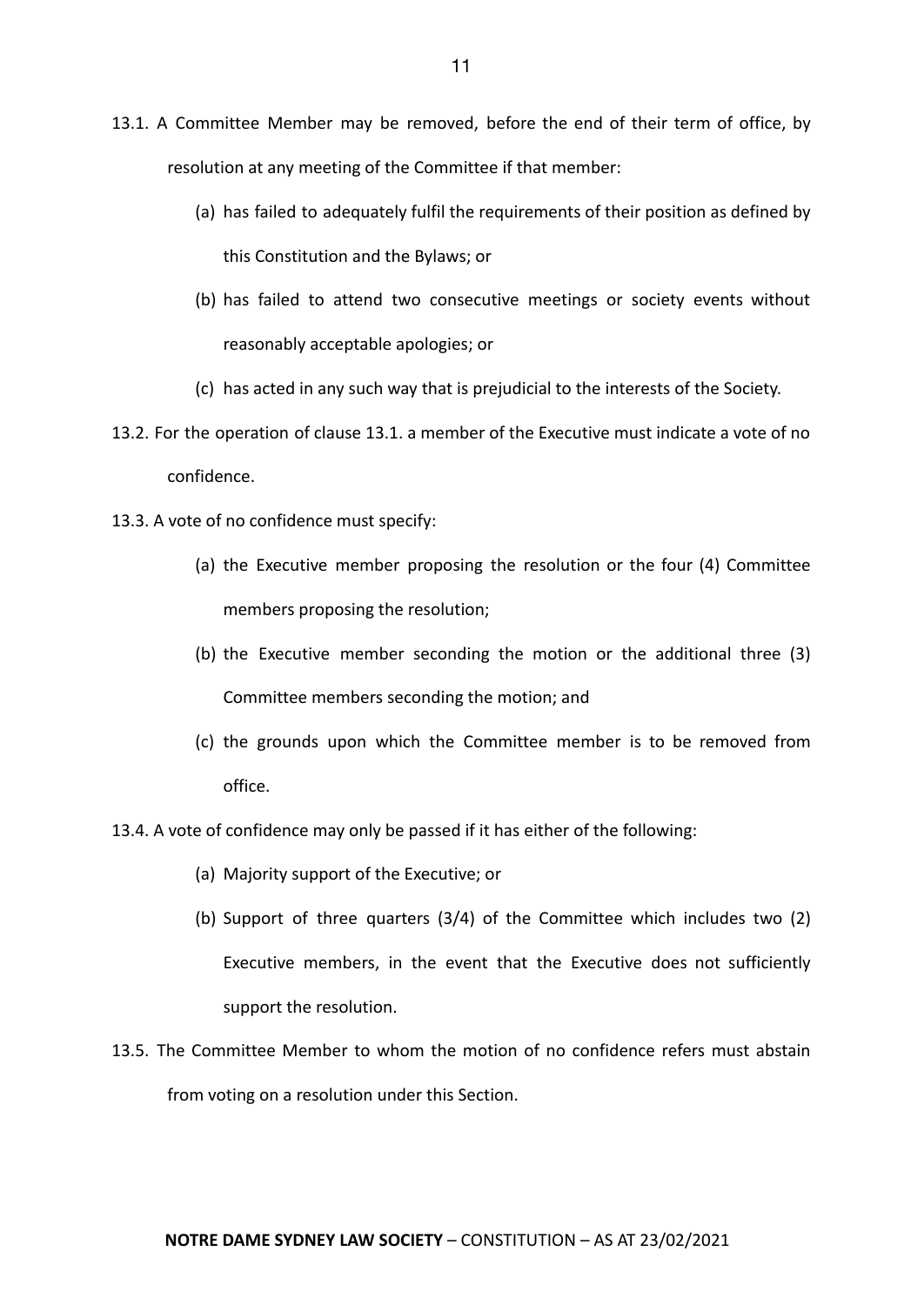13.6. In the event that a vote of no confidence refers to a member of the Executive, only satisfaction of clause 13.4(b) will result in the removal of an Executive member.

#### **14. Elections**

- 14.1. Notice of elections and nominations
	- (a) Notice of election shall be given at the discretion of the President.
	- (b) Notice must be given through display on the Society website and via email to Members.
	- (c) The notice of the election, nomination period and campaign period shall run in accordance with the NDSLS bylaws.
	- (d) The President or their delegate is to receive all nominations.
	- (e) Nominations must include:
		- i. the Member's name; and
		- ii. the Committee position(s) for which they are nominating; and
		- iii. a statement of candidature.
	- (f) A member may nominate for up to three (3) Committee positions.

#### **14.2. Eligibility for an Executive position**

- *(a) To nominate for President, Vice President, Secretary and/or Treasurer, the Member must be a member of the Committee or have been a member of the Committee, and must not have been removed from office following the operation of Section 13.*
- *(b) To nominate for Vice President and/or Secretary, the Member must not have been removed from office following the operation of Section 13 if they have previously been a Committee Member.*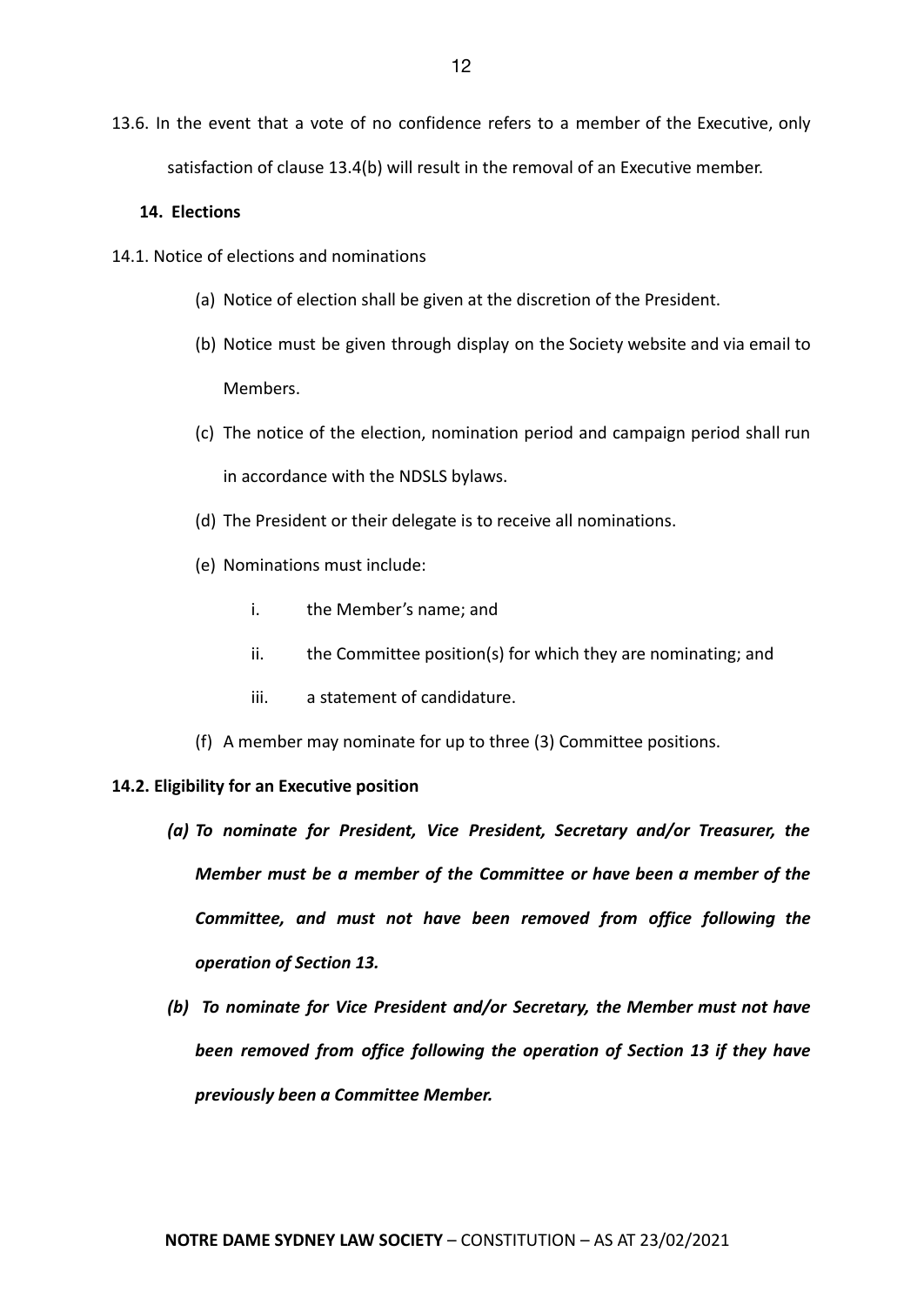- *(c) In the event that no eligible Member nominates for President, Vice President, Secretary and/or Treasurer by the conclusion of the nomination period, any Member may nominate for President, Vice President, Secretary and/or Treasurer if they have the written consent of 30 Members.*
- *(d) Subcommittee members are included as members of the Committee for the purpose of 14.2. and so are eligible to nominate for President, Vice President, Secretary and/or Treasurer provided that they have not previously been removed from office.*

14.3. Any Member is eligible to nominate as an Ordinary Committee Member.

- 14.4. If nominations are not received for any Committee position, they shall be taken to be a Casual Vacancy.
	- (a) The First Year Representative position is an exception to be governed by 15.3.
	- (b) Where 14.2.(c) applies, if no nominations are received for President and/or Treasurer, the nomination period will be extended by 5 (five) business days.
- 14.5. In the event that more than one nomination is received for a Committee position, a ballot is to be held in the voting period to determine which candidate shall fill the position.
- 14.6. Only Members are eligible to vote.

#### **15. Casual Vacancies**

- 15.1. In the event of a Casual Vacancy occurring, the Executive may appoint, by resolution, a Member to fill the vacancy. The Member appointed is to hold office, subject to this Constitution, until the conclusion of the term of office.
- 15.2. A Casual Vacancy occurs if the Committee member:

(a) dies;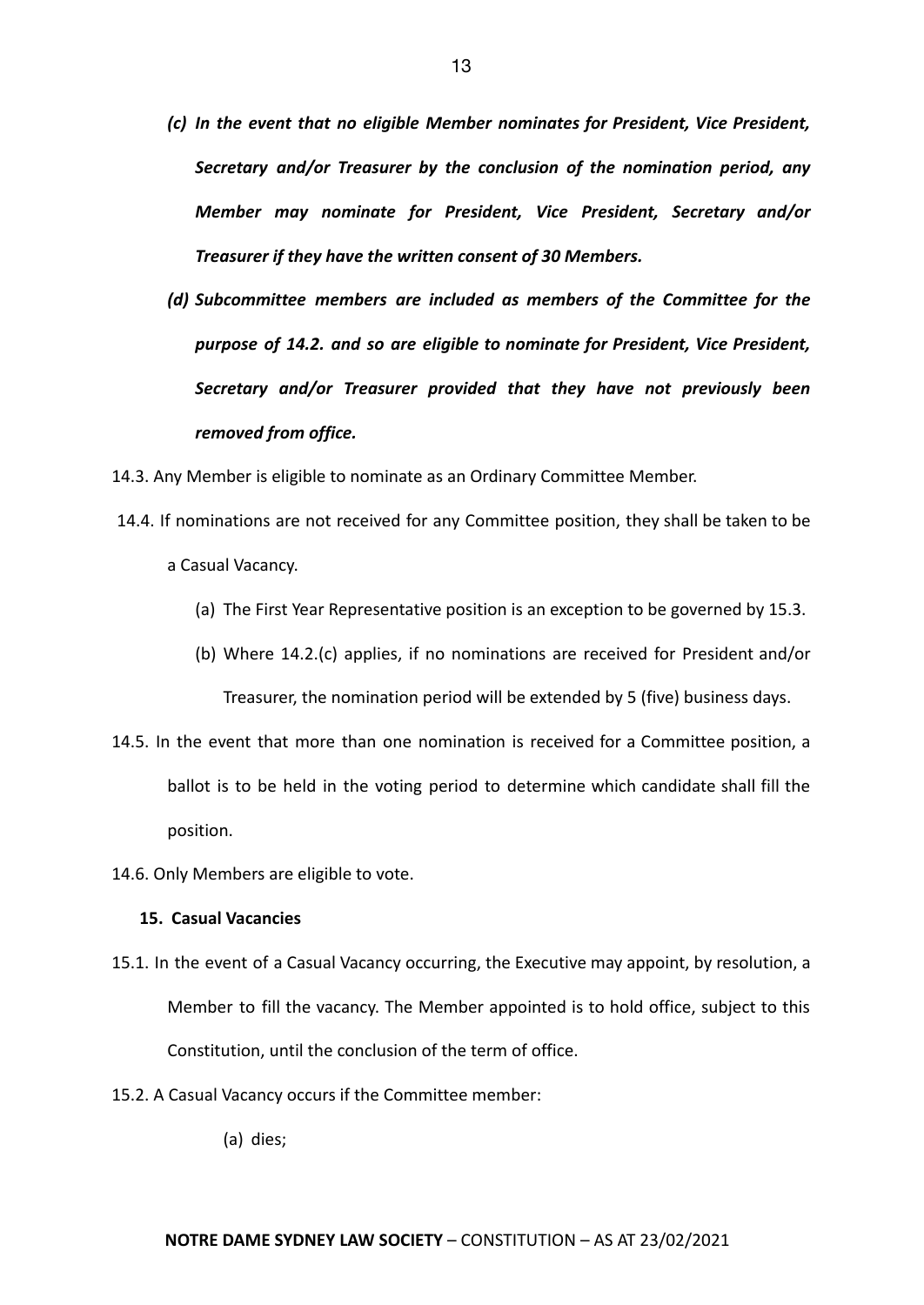- (b) ceases to be a Member;
- (c) resigns by notice in writing given to the Secretary; or
- (d) is removed from office through the operation of Section 13.

#### 15.3. First Year Representative

- (a) Nominations for First Year Representative may be received from the date chosen by the President at his or her discretion.
- (b) Notice of election shall be given at the discretion of the President in Semester One.
- (c) The voting procedure shall follow the procedure set out in Section 14 and the election bylaws.

#### **16. Change Over Period**

### 16.1. *The changeover period shall begin at the conclusion of the Annual General Meeting and will extend for the subsequent fourteen (14) days.*

- 16.2. The outgoing President shall ensure that:
	- (a) each member of the outgoing Committee prepares a guide with all the relevant materials to be handed to the incoming Committee;
	- (b) the guide is to be handed to the incoming Committee at the Annual General Meeting.
	- (c) the outgoing Committee is to assist the incoming Committee with developing a strategy for the incoming Committee's term of office, and also to ensure all reasonable steps are taken to obtain sponsorship.
- 16.3. Contracts entered into by the outgoing Committee that relates to events occurring within the change over period shall not, where reasonable, be cancelled by the incoming Committee.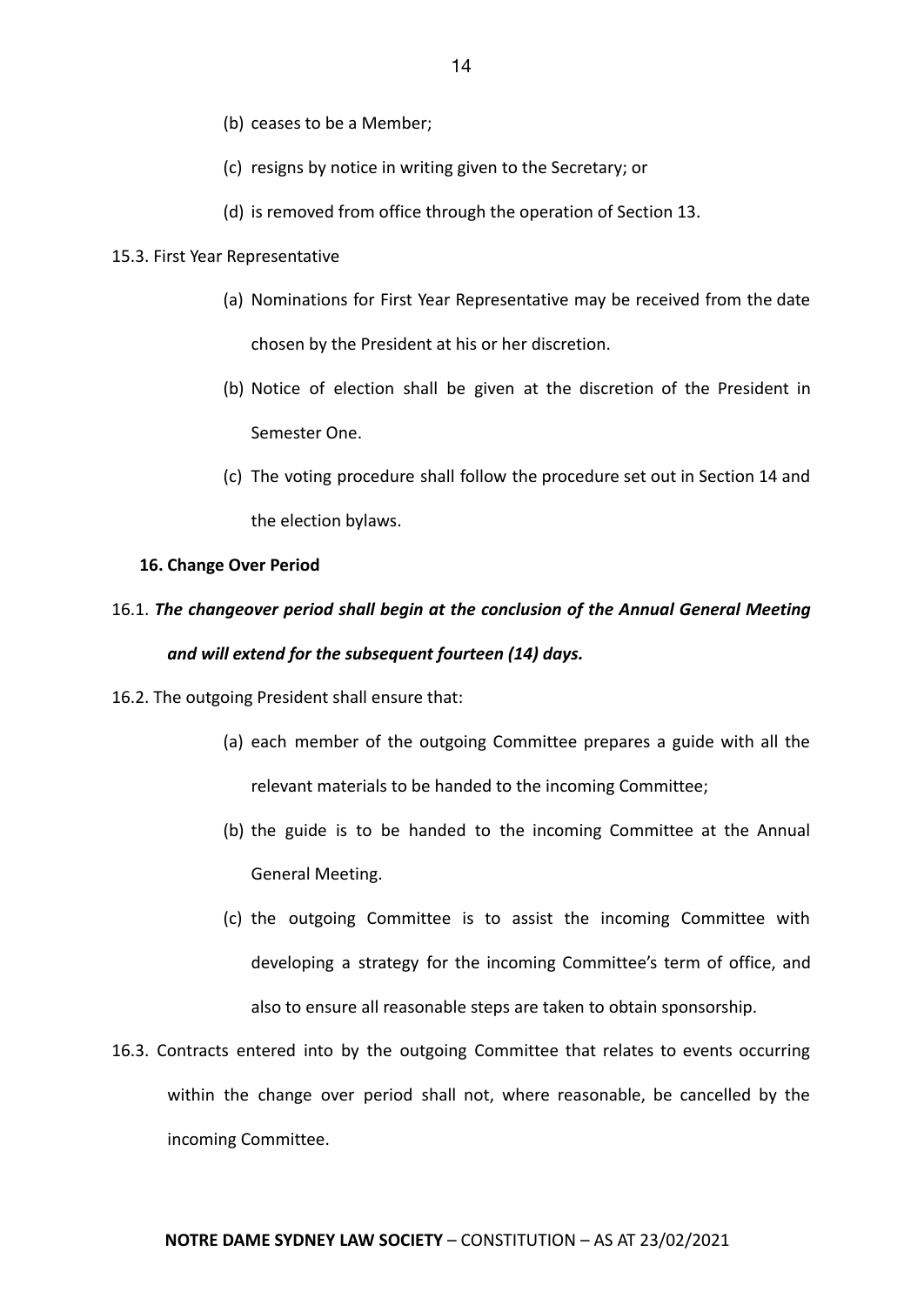#### **17. Grievances**

- 17.1. For the purpose of this Constitution, a grievance is an issue that arises between Committee Members, or Committee Members and Members which is not otherwise covered by University regulations or grievance procedures.
- 17.2. All grievances in relation to the Society should be brought to the attention of the Executive or the Equity Officer at first instance for resolution, be treated in confidence and in accordance with the NDSLS Committee Code of Conduct.

17.2.1. The Equity Officer may act within the role of an arbitrator or mediator if a resolution is not reached between aggrieved parties.

17.2.2. The Equity Officer's decision in its role as arbitrator or mediator is binding upon the aggrieved parties.

17.2.3. The Equity Officer must abide by the NDSLS Committee Code of Conduct, specifically ss 15, 16, and 17.

17.2.4. If in the case the Equity Officer is one of the aggrieved parties, the Executive may act as the arbitrator or the mediator in that circumstance, binding as in 17.2.2.

17.2.5. If in the case the Equity Officer and one or more Executive Members are party to the grievance, then the resolution will be voted upon by a majority of the Full Committee.

17.3. If the aggrieved person remains unsatisfied by the resolution, or the Equity Officer's decision, the grievance may be brought to the attention of the Assistant Dean of the School of Law.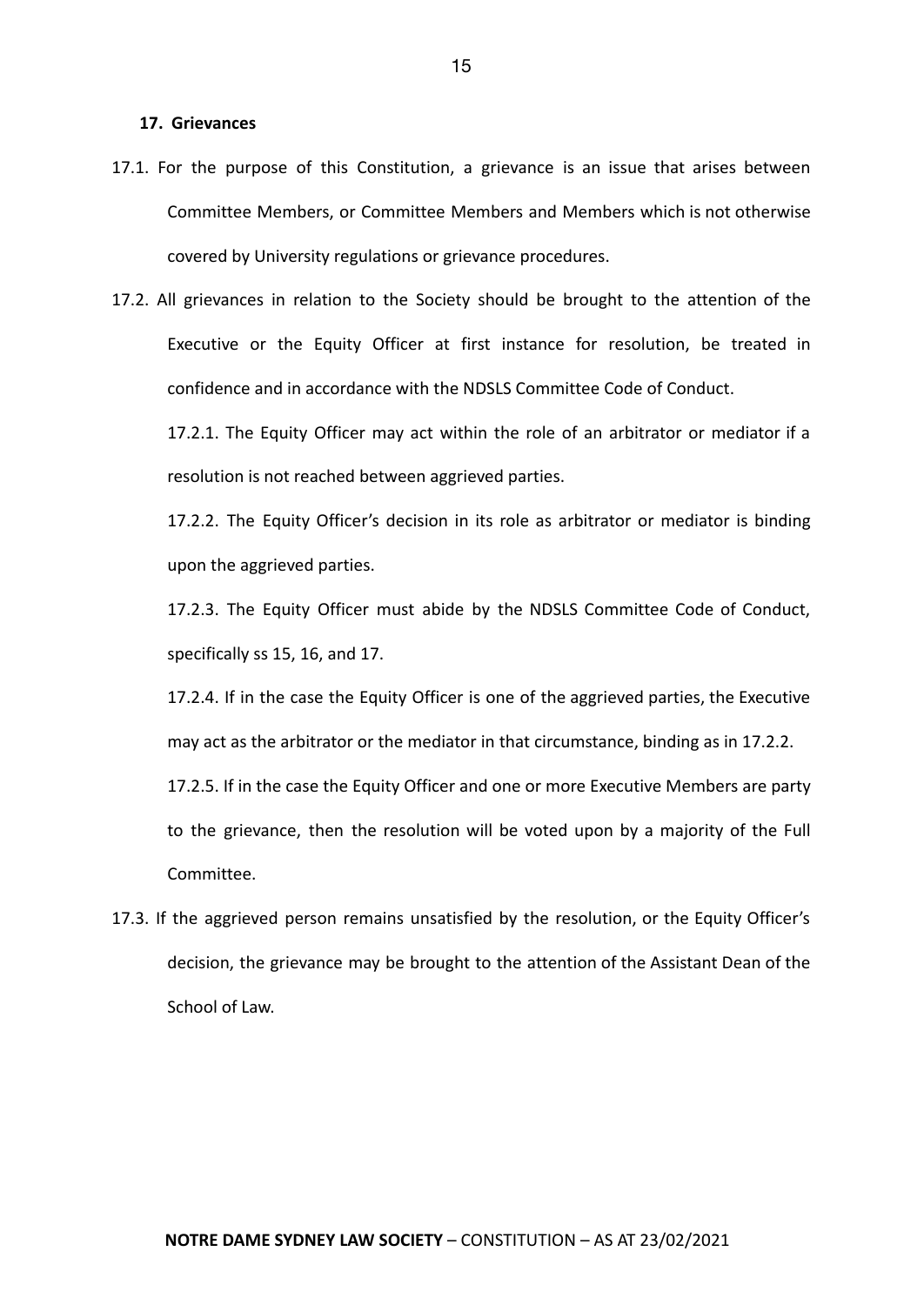#### **Part 4 – Meetings**

#### **18. General Meetings**

#### **Annual General Meetings**

18.1. Annual General Meetings shall be held in the month of October or November each year.

18.2. The President shall convene the Annual General Meeting.

- 18.3. Notice must be given to all Members at least 14 days prior to the Annual General Meeting. This notice must specify the place, date and time of the meeting, and the business to be transacted at the meeting in the form of an agenda.
	- 18.4. Procedure at the Annual General Meeting
		- *(a) Quorum shall be 15 Members or one third of the Society's Members at that time, whichever is the lesser.*
		- *(b) The President shall chair the Annual General Meeting. In the President's absence, the Vice President shall chair the Annual General Meeting.*
		- *(c) (c) The Annual General Meeting shall be conducted in accordance with the Bylaws.*
		- *(d) The President may, with the consent of the Members present by resolution, adjourn the meeting to another time if appropriate in all the circumstances.*
		- *(e) A resolution put to the vote of the meeting is decided by a show of hands unless private ballot is demanded by at least five (5) Members.*
		- *(f) Where a private ballot is demanded, the votes shall be counted by the President and the Secretary, or in their absence, another Executive member.*
		- *(g) Proxy votes shall not be accepted at an Annual General Meeting.*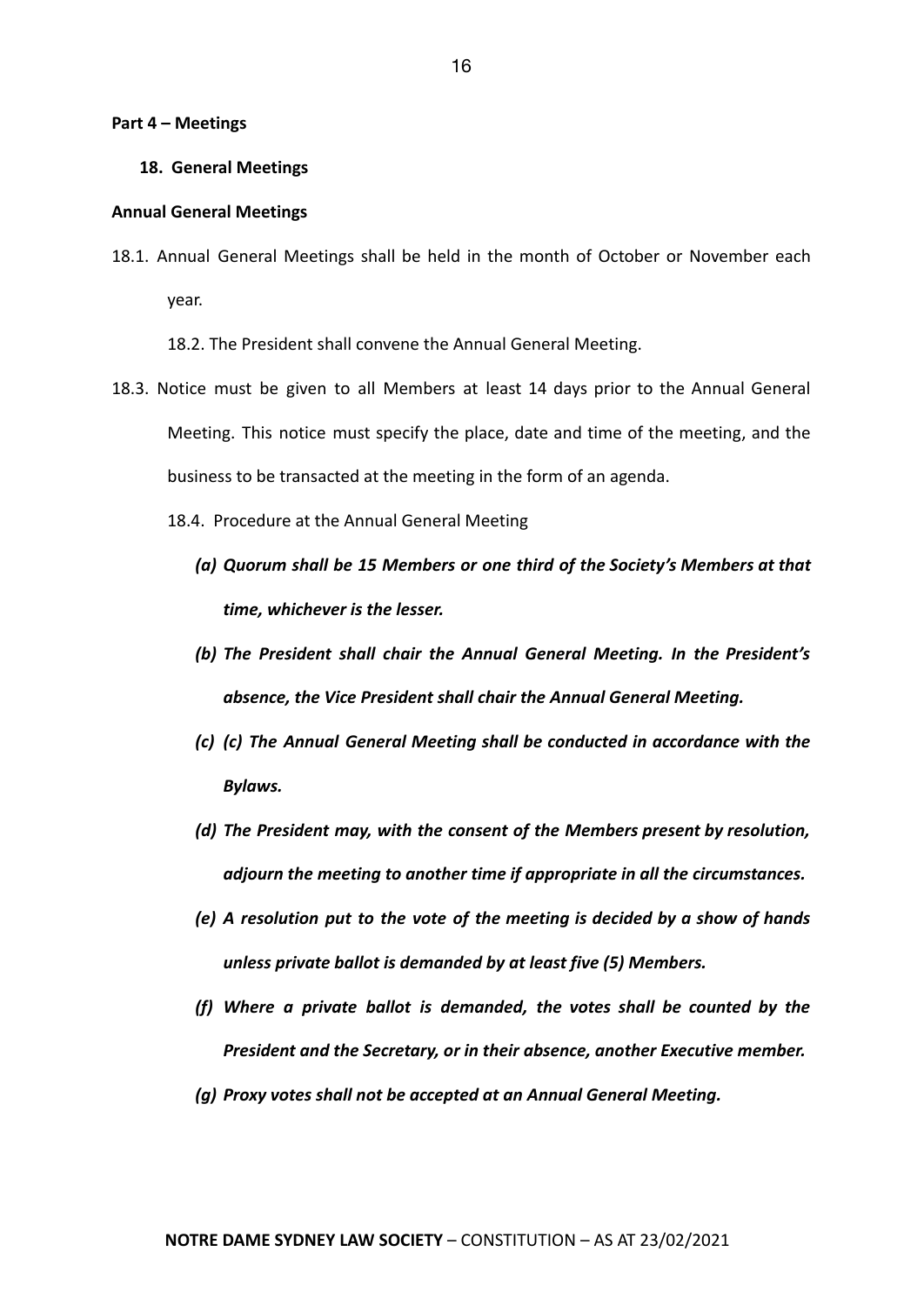## *(h) Prior to the conclusion of the meeting a motion shall be passed to confirm the incoming Committee into their positions.*

#### **Special General Meetings**

- 18.5. A Special General Meeting shall be called by the President and held within 14 days of receiving a written requisition from:
	- (a) two Executive members; or
	- (b) 25 Members.
- 18.6. The written requisition must state the resolutions being put to the meeting.
- 18.7. The President may also call a Special General Meeting at any time.
- 18.8. The notice requirement shall be the same as for an Annual General Meeting.
- 18.9. The procedure shall be the same as for an Annual General Meeting.

#### **19. Committee Meetings**

- 19.1. The Committee must meet on a monthly basis.
- 19.2. The President shall convene Committee meetings.
- 19.3. All members of the Committee shall be given at least three (3) days notice of a meeting, including the time and place of the meeting.
- 19.4. Committee meetings shall be conducted in accordance with the Bylaws.
- 19.5. Quorum at Committee meetings shall be eight (8) Members of the Committee.
- 19.6. The President shall chair Committee meetings. In the President's absence, the Vice President shall chair Committee meetings.
- 19.7. All Committee members may vote at Committee meetings.
- 19.8. All members are entitled to attend Committee meetings as observers. Observers may be granted speaking rights by the Chair.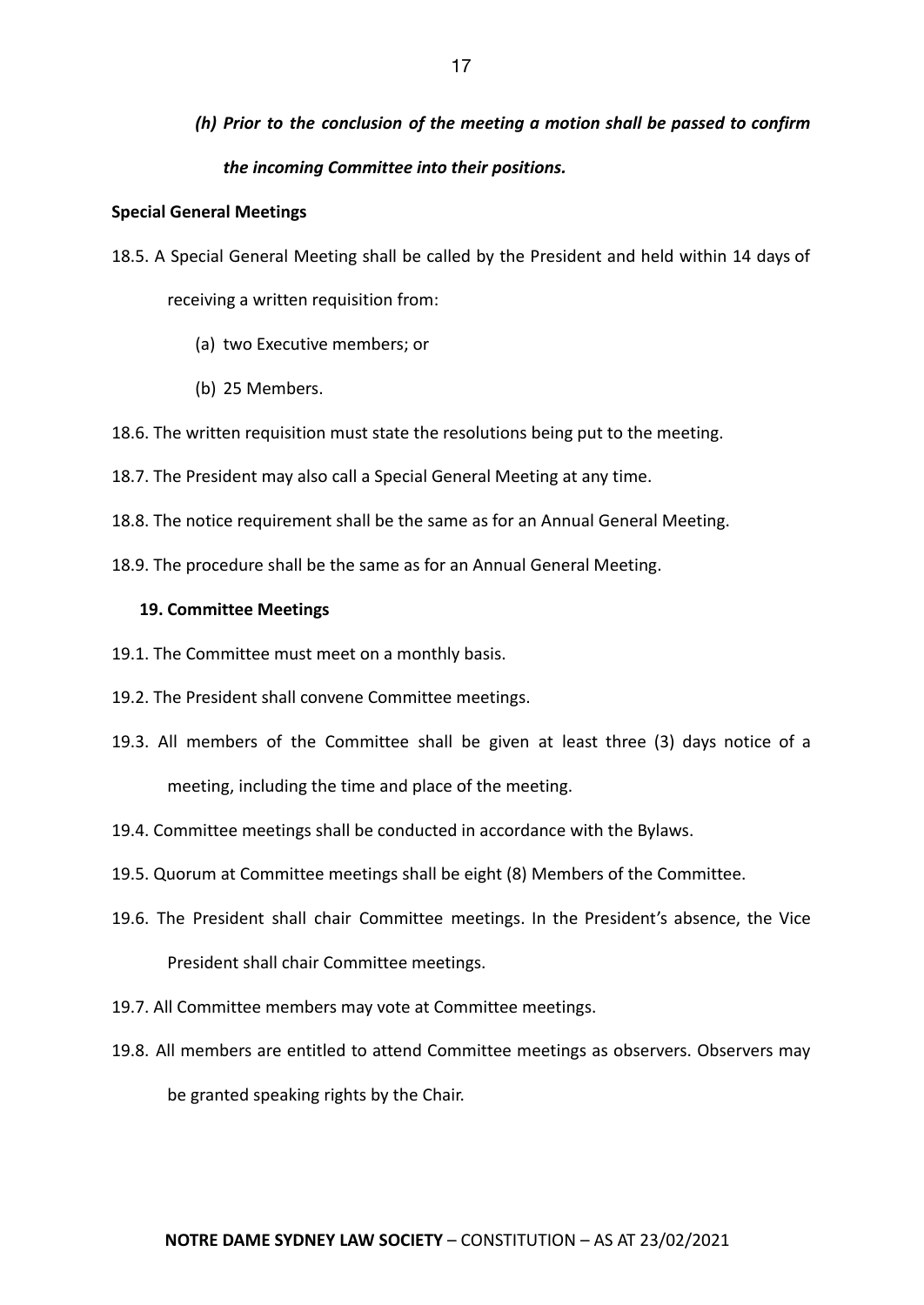- 19.10. A resolution put to the vote of the meeting is decided on a show of hands unless private ballot is demanded by at least five (5) Members.
- 19.11. Where a private ballot is demanded, the votes shall be counted by the President and the Secretary, or in their absence, another Executive member.
- 19.12. Proxy votes may be accepted at Committee meetings.

#### **20. Minutes of Meetings**

- 20.1. The Society must keep a record of the proceedings of all meetings.
- 20.2. Draft minutes of all meetings must be circulated to all Members of the Committee within five (5) days of the close of the meeting for information and approval.
- 20.3. Subject to any objection, the Chair must sign the minutes to certify that they are a true and correct record of the proceedings of the meeting.
- 20.4. Circulation of the minutes shall be undertaken by the nominated Committee member.
- 20.5. The minutes of all meetings shall be available to Members upon ratification by the Chair.

#### **21. Resolutions, Voting and Decisions**

- 21.1. Questions or motions arising at a Committee meeting or at a General Meeting are to be resolved by resolution.
- 21.2. A resolution may be proposed by providing a written motion to the President and Secretary. For the proposed resolution to be valid it must specify:
	- (a) the Member proposing the resolution;
	- (b) the Member seconding the resolution; and
	- (c) the resolution proposed.
- 21.3. After the proposed resolution has been read at the Committee meeting, both the Member proposing the resolution and seconding the resolution will be afforded the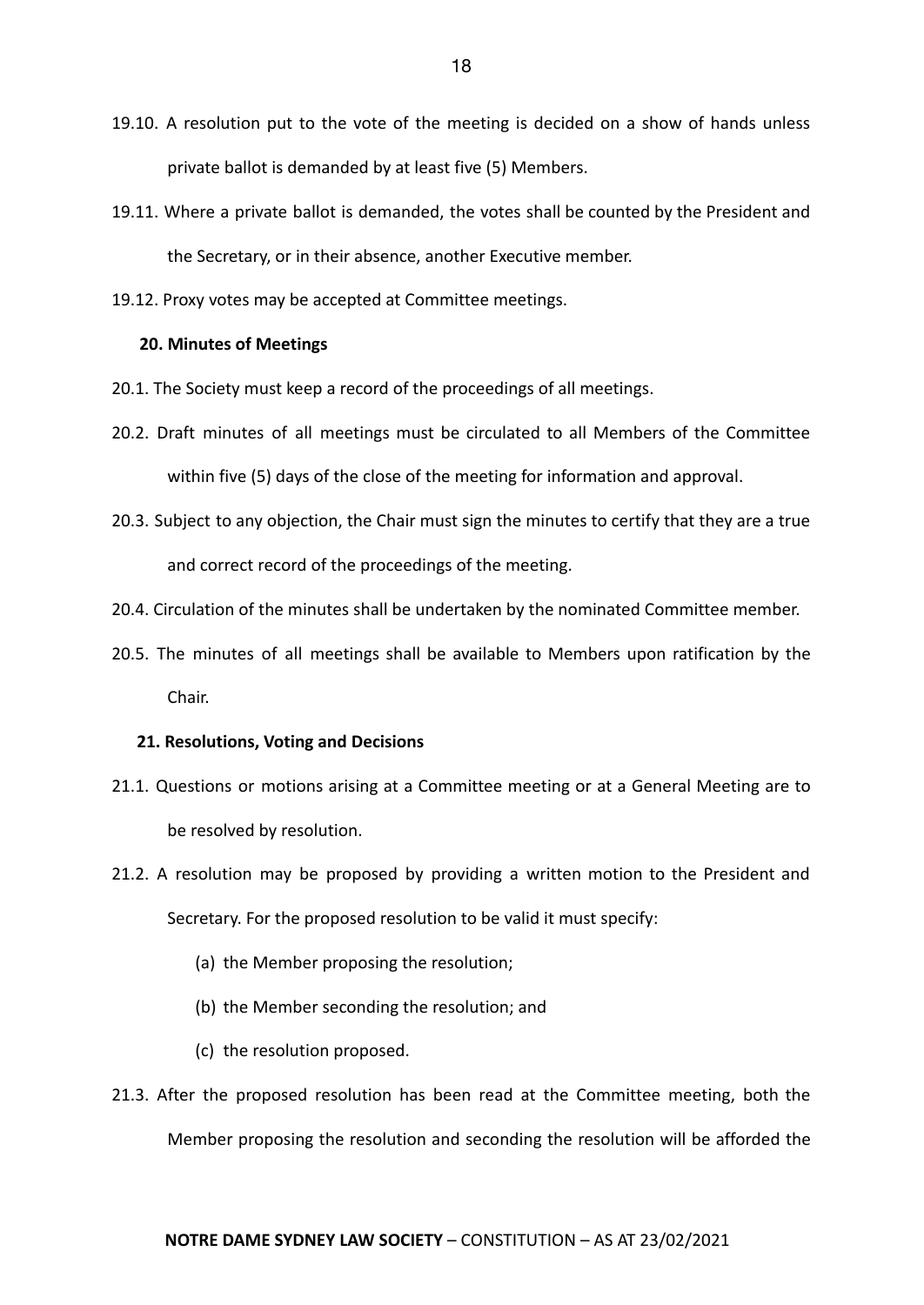opportunity to speak on the resolution. The resolution will then be open for discussion by the Committee and those granted speaking rights which will be followed by a right of reply by both the Member proposing and seconding the resolution.

- 21.4. At the cessation of discussion, the Committee shall vote on the resolution. Any abstentions may be noted at the election of the Member.
- 21.5. Subject to this Constitution, a resolution shall be successful where a majority of votes were cast in its favour.
- 21.6. Each Committee member present at a Committee meeting is entitled to one vote.
- 21.7. Any Member present at a General Meeting is entitled to one vote.
- 21.8. In the event of an equality of votes, the Chair may cast a second vote.
- 21.9. The Chair and the minutes must state the number or proportion of the votes recorded in favour and against the resolution.
- 21.10. If the question is to be determined by a poll, it is to be conducted in accordance with the directions of the Chair.

#### **22. Changing this Constitution**

- 22.1. This Constitution may only be changed by Special Majority.
- 22.2. Any changes made to the Constitution must be passed by Special Majority of the Committee before it may be put to a General Meeting.
- 22.3. In the event of an amendment being passed, a nominated Committee member shall make available amended copies of the Constitution to all Members within a reasonable time.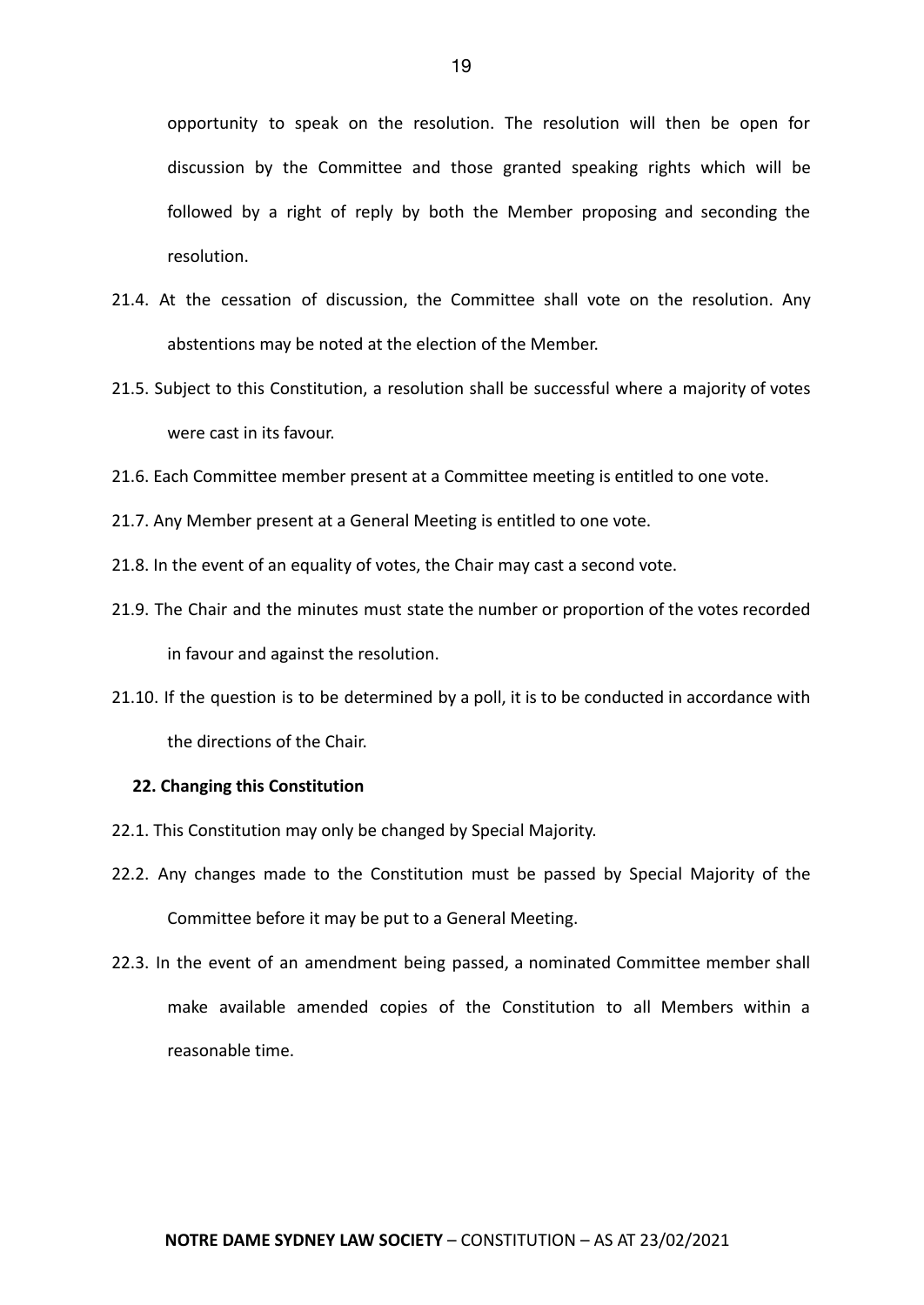#### **Part 5 – Finance**

#### **23. Budgeting**

- 23.1. A budget shall be prepared at the beginning of the term of office by the Treasurer, in consultation with the President and Vice President.
- 23.2. This budget shall be adjusted appropriately on receipt of funds obtained from sponsors.
- 23.3. The budget shall allocate funds to each Portfolio. The areas sponsored shall be a material consideration in this allocation of funds.
- 23.4. Any amount in excess shall be allocated to the General Fund.
- 23.5. Funds from sponsors shall not be allocated to the General Fund unless the obligations to the sponsor have been fulfiled, or have sufficient funds allocated to allow for the proper fulfilment and execution of sponsorship obligations.
- 23.6. Subject to representations made by the Society, amounts raised through other fundraising endeavours shall be allocated to the General Fund.

#### **24. The General Fund**

- 24.1. The General Fund consists of all money collected by the Society not allocated to a Portfolio at the beginning of the term of office.
- 24.2. Amounts in the General Fund may be allocated at the discretion of the Executive.
- 24.3. The General Fund shall be used in accordance with the Bylaws.

#### **25. The Trust Fund**

- 25.1. The Trust Fund consists of all money collected by the Society for a particular purpose.
- 25.2. All funds in the Trust Account are to recorded on the trust ledger stating their particular purpose.
- 25.3. Trust funds can only be used at the direction of two members of the Executive.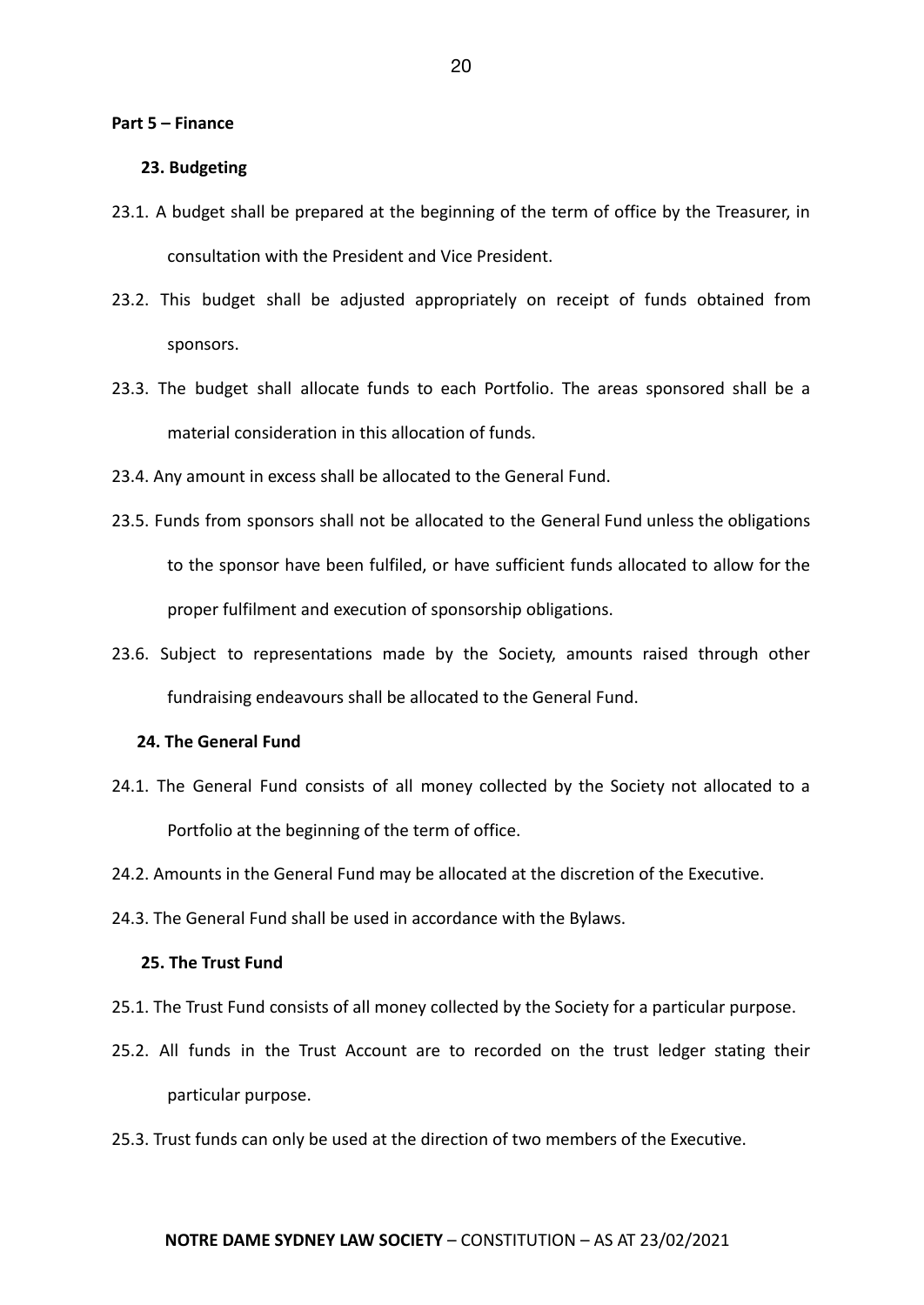- 26.1. Members shall be reimbursed for amounts spent bona fide in serving the interests of the Society.
- 26.2. The Society may provide equity to Members to assist in their attending legal competitions, educational conferences and other events which support the Purpose and Objects of the Society including, but not limited to, ALSA council meetings and conferences, and legal competitions.
- 26.3. Reimbursement and funding shall be conducted in accordance with the Bylaws.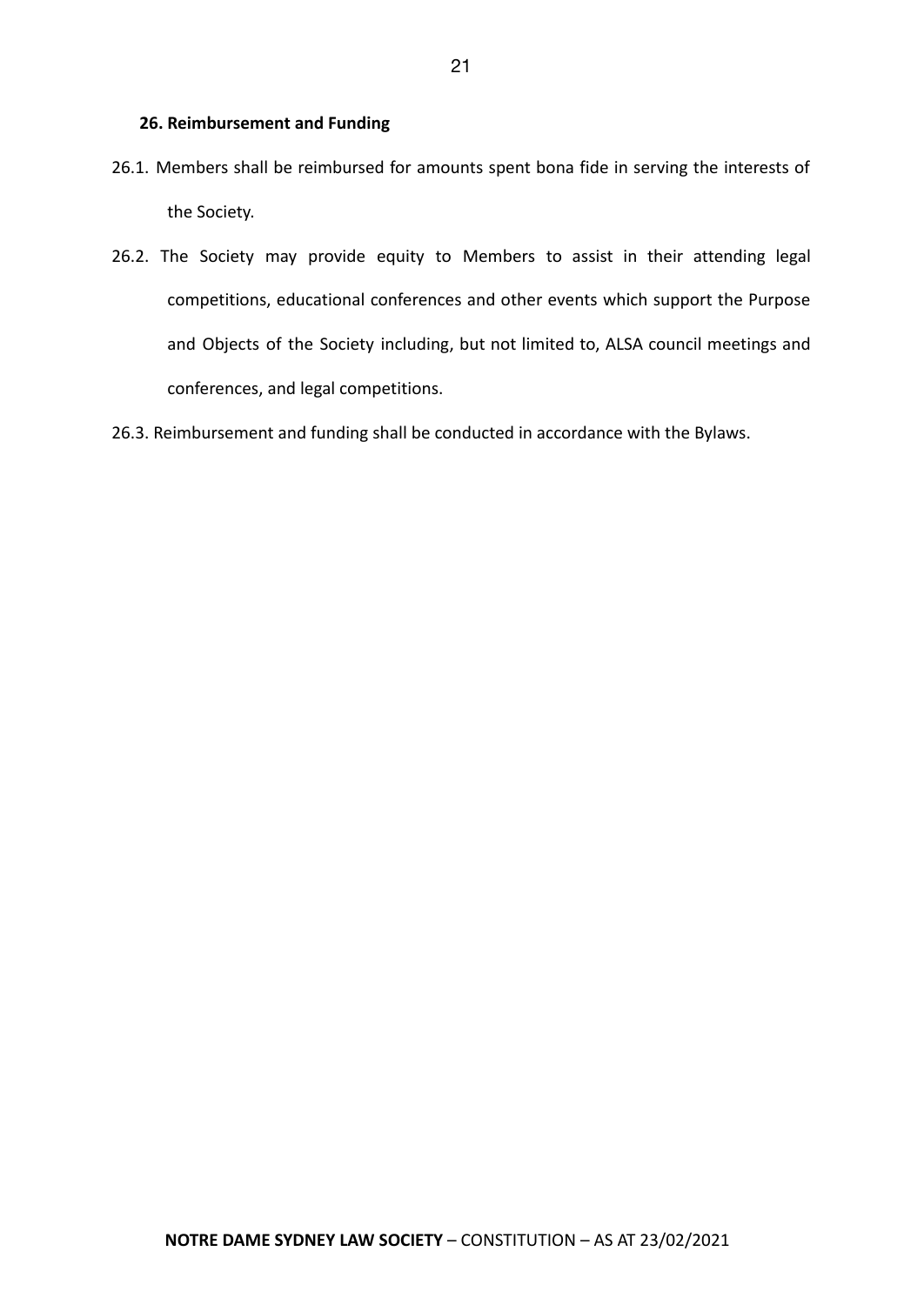#### **Part 6 – Miscellaneous**

#### **27. Insurance**

The Society, until such time that it becomes an incorporated entity, shall be insured by the University.

#### **28. Accounts and Records**

28.1. The Committee shall cause proper records of accounts and business to be kept.

- 28.2. The accounts and records shall be kept in the custody of the nominated Committee member as the Committee deems appropriate.
- 28.3. The Committee shall prepare and present all relevant accounts at the Annual General Meeting; and any other General Meeting where the Committee deems appropriate.
- 28.4. The President shall ensure that such proper accounts and records are kept and shall be responsible for ensuring that they are maintained by the nominated Committee member.

#### **29. Service of Notices**

- 29.1. For the purpose of this Constitution, a notice may be served on or given to a person:
	- (a) by delivering it to the person personally; or
	- (b) by sending it by email to the person.
- 29.2. For the purpose of this Constitution, a notice is taken, unless the contrary is proved, to have been given or served:
	- (a) in the case of a notice given or served personally, on the date on which it is received by the addressee, and
	- (b) in the case of a notice sent by email, on the date it was sent.

#### 22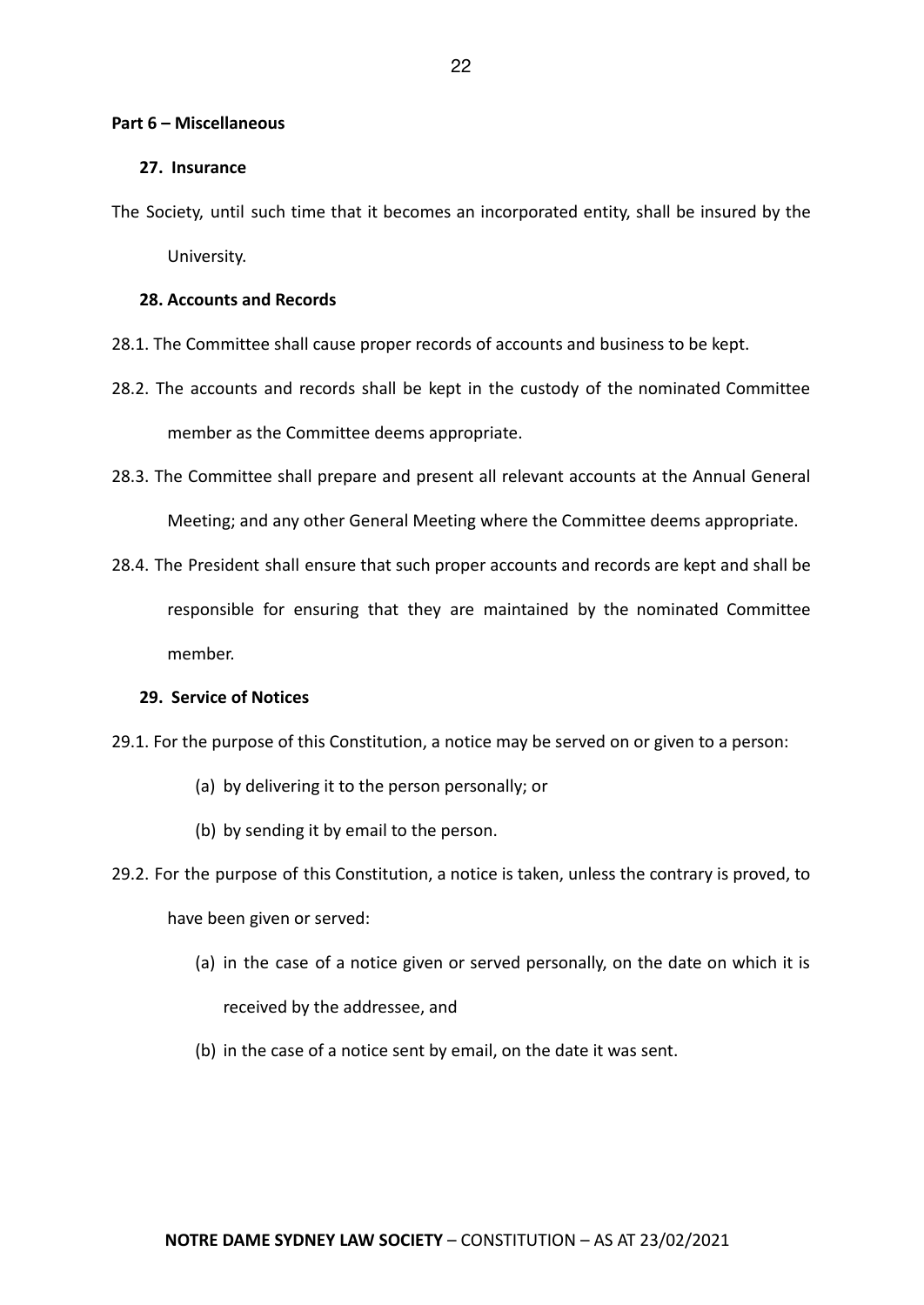#### **30. Reporting Period**

The reporting period for the Society shall be, for the purposes of annual reports presented at the Annual General meeting, from 1 December to 30 November.

#### **31. Delegation by Committee to Subcommittee**

- 31.1. The Committee may, by instrument in writing, delegate to one or more subcommittees (consisting of such Member or Members as the Committee deems appropriate) the exercise of such of the functions of the Committee as are specified in the instrument, other than this power of delegation.
- 31.2. A delegation under this clause may be made subject to such conditions or limitations as to the exercise of any function, or as to time or circumstances, as may be specified in the instrument of delegation.
- 31.3. Despite any delegation under this clause, the Committee may continue to exercise any function delegated.
- 31.4. Any act or thing done or suffered by a subcommittee acting in the exercise of a delegation under this clause has the same force and effect as it would have if it had been done or suffered by the Committee.
- 31.5. The Committee may, by instrument in writing, revoke wholly or in part any delegation under this clause.
- 31.6. A subcommittee may meet and adjourn as it thinks proper.
- 31.7. Subcommittee members are ineligible to vote at Committee meetings, unless a proxy vote is granted to them by operation of 19.12.

#### **32. Dissolution**

- 32.1. Dissolution of the Society will occur after the following conditions have been met:
	- (a) A Special General Meeting is petitioned in writing as set out in 18.5.;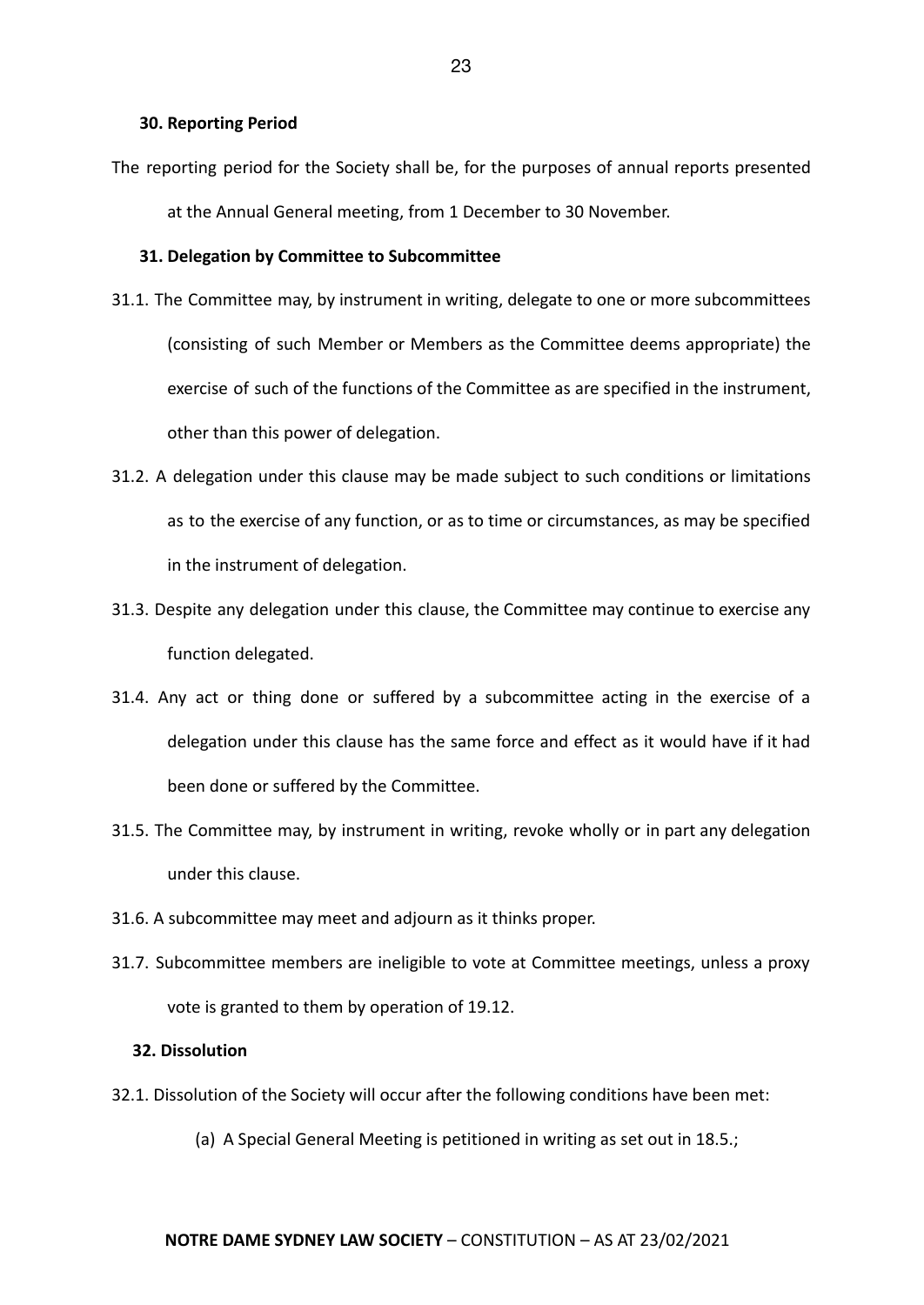- (b) Procedures for notification as set out in 18.3. are followed, and the reasons for the proposed dissolution are included;
- (c) Quorum for the meeting to dissolve the Society shall be the same as for an Annual General Meeting;
- (d) No other business may be conducted at the meeting to dissolve the Society;
- (e) After the petitioning body has stated its case any opposition must be given the opportunity to reply, with at least ten (10) minutes set aside for this purpose;
- (f) A vote is taken and the motion to dissolve lapses if opposed by fifteen (15) or more members of the Society;
- (g) If the motion to dissolve is carried, SAUNDA must be notified within ten (10) academic days.
- 32.2. Dissolution of the Society will also occur if the Society has been financially and administratively inactive for a period of eighteen (18) months. SAUNDA must give twenty (20) academic days notice in an official SAUNDA publication and in writing to the last known President before dissolving the Society in this way.
- 32.3. On dissolution of the Society, the Society is not to distribute assets to Members. All assets are to be distributed to an organisation with similar goals or objectives that also prohibits the distribution of assets to Members. This organisation may be nominated at the dissolution meeting of the Society. If no other legitimate organisation is nominated, SAUNDA will begin procedures to recover any property, monies, or records belonging to the Society which it perceives would be useful to other SAUNDA-affiliated clubs and societies. The Society will be given twenty (20)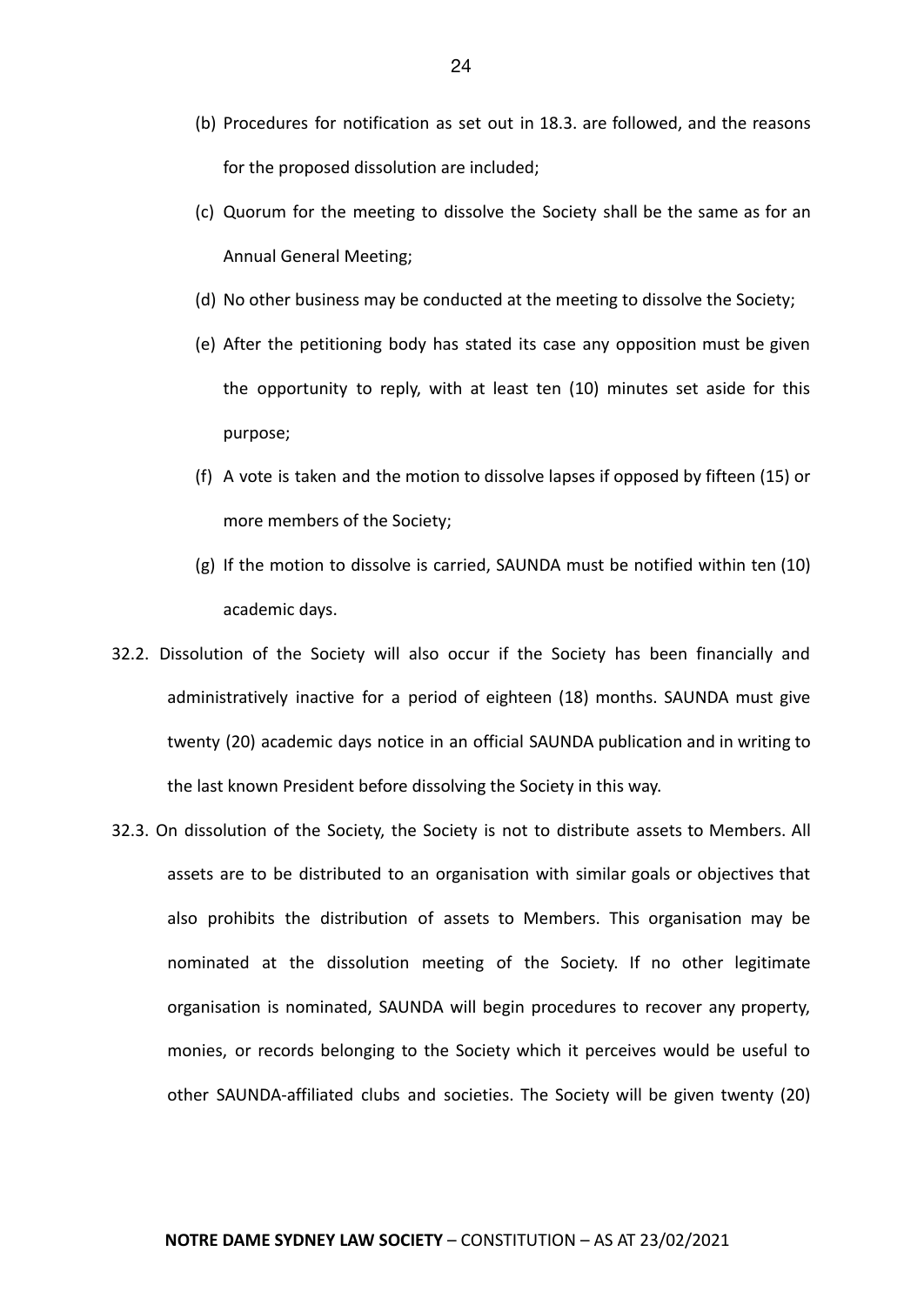academic days to forward all relevant items to SAUNDA before any action is instigated.